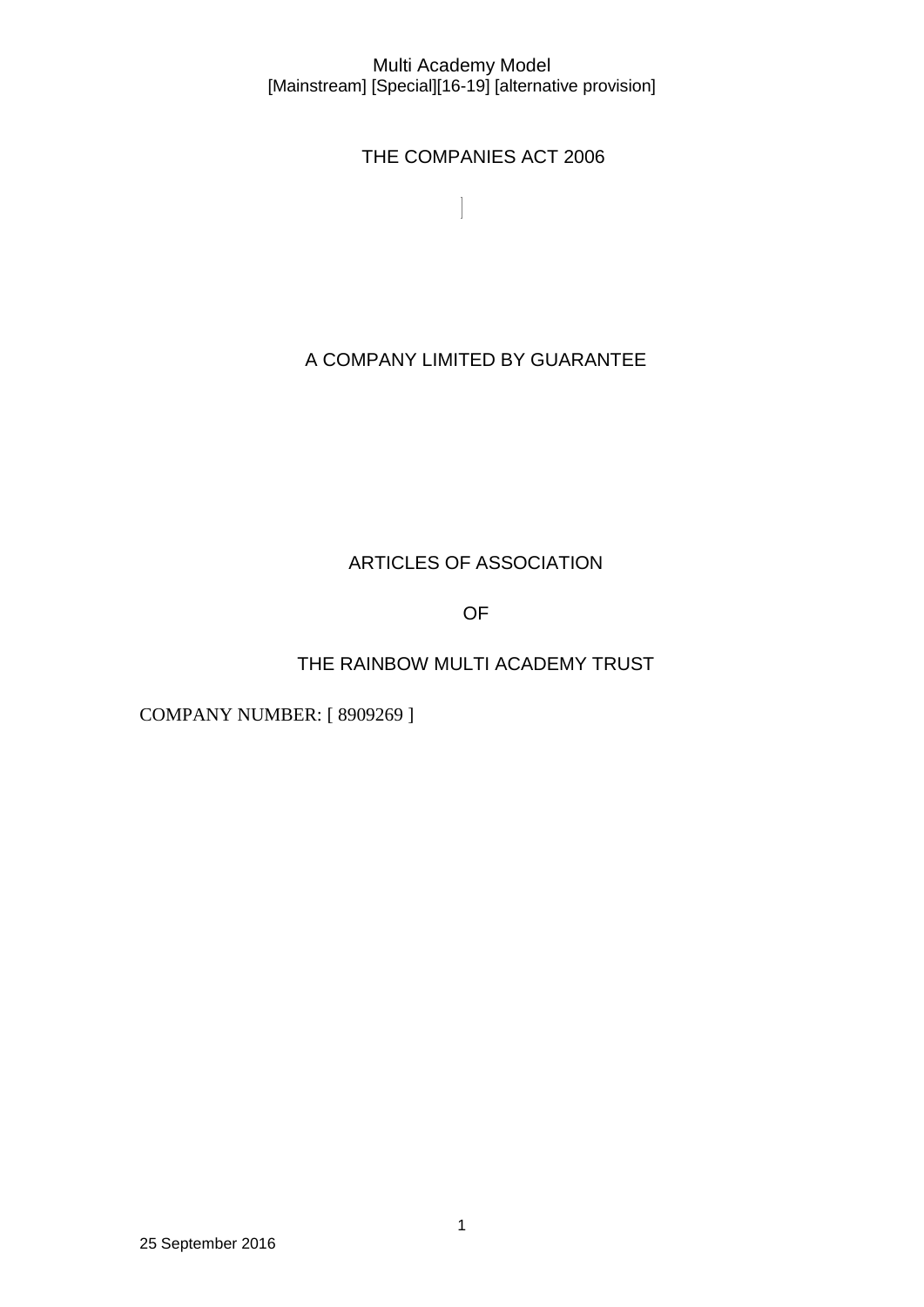## THE COMPANIES ACT 2006

## COMPANY LIMITED BY GUARANTEE

## ARTICLES OF ASSOCIATION

## OF

## THE RAINBOW MULTI ACADEMY TRUST

### INTERPRETATION

- 1. In these Articles, unless expressly provided otherwise:
	- a. "the Academies" means all the schools and educational institutions referred to in Articles 4 and established by the Company (and "Academy" shall mean any one of those schools or educational institutions)
	- b. "Academy Council" means a Local Governing Body constituted by the Directors to represent two or more Academies;
	- c. "Academy Financial Year" means the academic year from 1<sup>st</sup> of September to 31<sup>st</sup> of August of the following year;
	- d. "Advisory Bodies" means any advisory bodies established pursuant to Article 100;
	- e. "the Articles" means these Articles of Association of the Company;
	- f. "Askel Veur" means Askel Veur the Diocese of Truro Academies Umbrella Trust Company, the company established by the Truro Diocesan Board of Education under company number 7817737 and registered in England and Wales;
	- g. "Chief Inspector" means Her Majesty's Chief Inspector of Education, Children's Services and Skills or his successor;
	- h. "clear days" in relation to the period of a notice means the period excluding the day when the notice is given or deemed to be given and the day on which it is given or on which it is to take effect;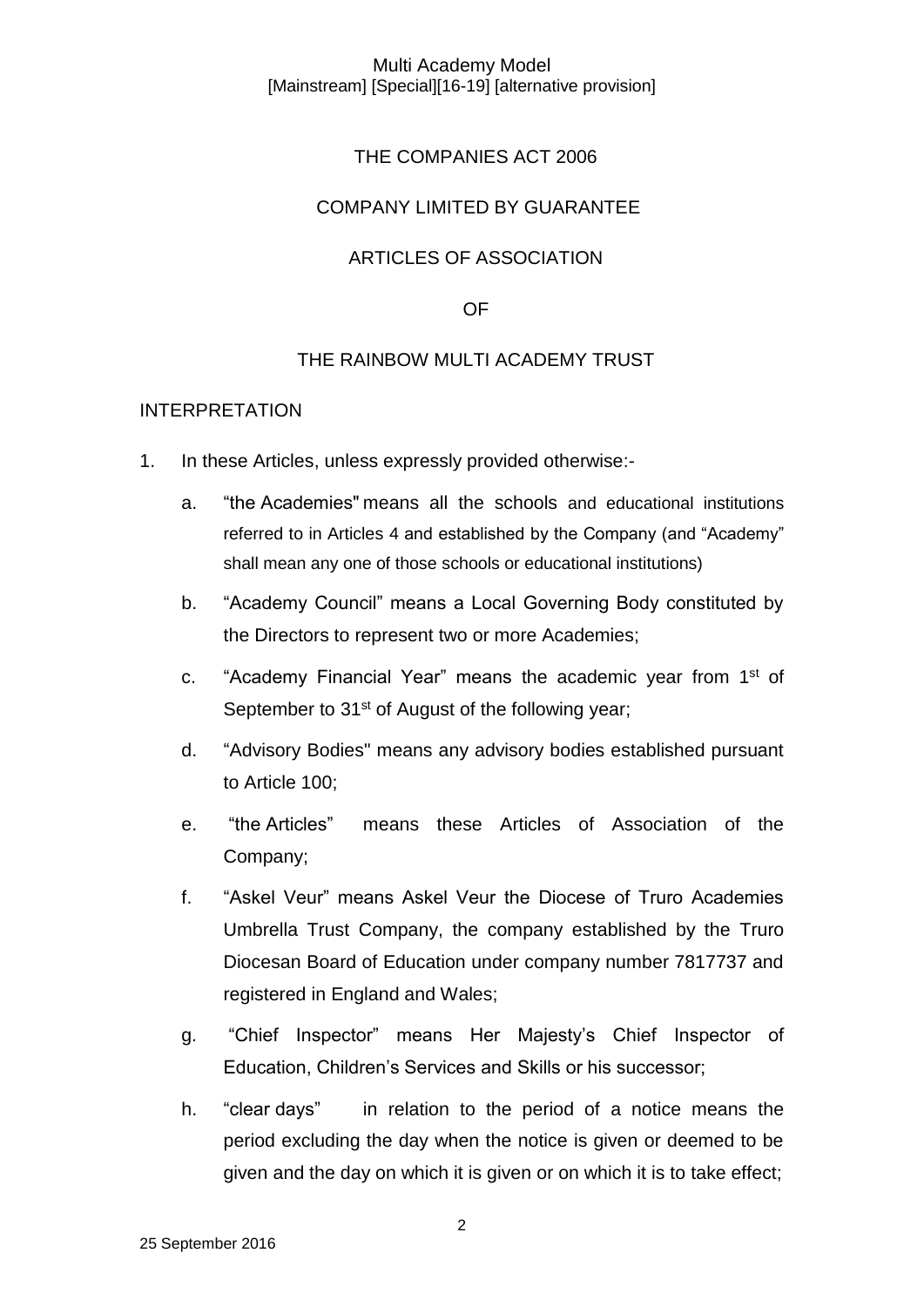- i. "Clerk" means the clerk to the Directors or any other person appointed to perform the duties of the clerk to the Directors, including a joint, assistant or deputy clerk;
- j. "the Company" means save as otherwise defined at Article 6.9 the company intended to be regulated by these Articles and referred to in Article 2;
- k. "Diocese" means the Church of England diocese in which the Academies are situated;
- l. "Diocesan Board of Education" means that body constituted under the Diocesan Boards of Education Measure 1991 for the Diocese and any successor body;
- m. "Diocesan Board of Finance" means the Diocesan Board of Finance for the Diocese;
- n. "Local Governing Bodies" means the committees appointed pursuant to Articles 100-102 and 104 (and "Local Governing Body" means any one of these committees);
- o. "the Directors" means save as otherwise defined at Article 6.9 the directors of the Company (and "Director" means any one of those directors);
- p. "financial expert"means an individual, company or firm who is authorised to give investment advice under the Financial Services and Markets Act 2000;
- q. "the LAs" means all the local authorities covering the areas in which the Academies are situated (and "the LA" shall mean any one of these local authorities);
- r. "Local Authority Associated Persons"means any person associated with any local authority within the meaning given in section 69 of the Local Government and Housing Act 1989;
- s. "Member" means a member of the Company and someone who as such is bound by the undertaking contained in Article 8;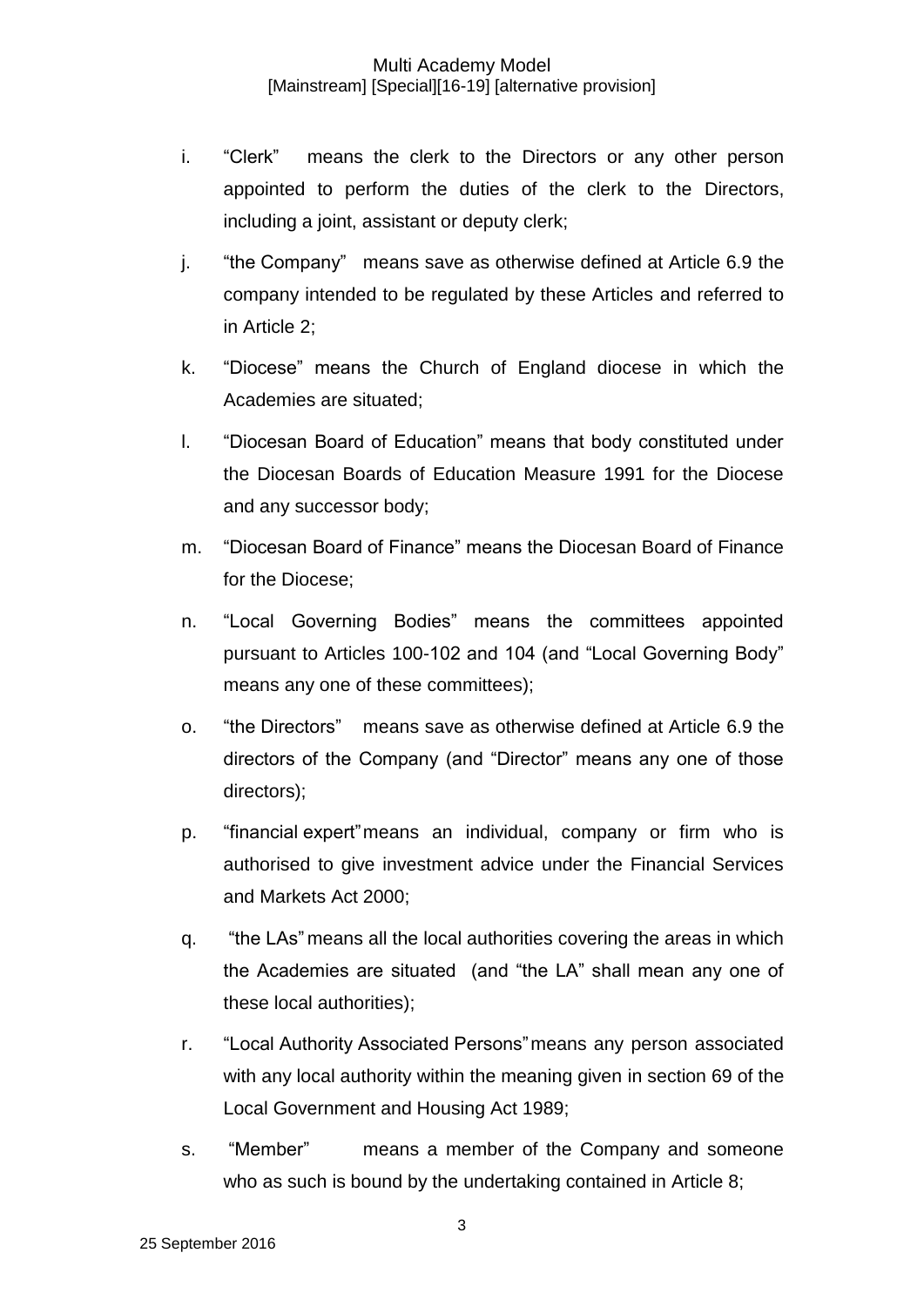- t. "the Memorandum" means the Memorandum of Association of the Company;
- u. "Office" means the registered office of the Company;
- v. "Parent Directors" means the Directors appointed pursuant to Articles 53 – 56 inclusive;
- w. "Principals" means the head teachers of the Academies (and "Principal" means any one of these head teachers);
- x. "Principal Regulator" means the body or person appointed as the Principal Regulator under the Charities Act 2011;
- y. "Relevant Funding Agreements" means the agreement or agreements entered into by the Company and the Secretary of State under section 1 of the Academies Act 2010 for the establishment of each Academy, including any variation or supplemental agreements thereof;
- z. "the seal" means the common seal of the Company if it has one;
- aa. "Secretary of State" means the Secretary of State for Education or successor;
- bb. "teacher" means a person employed under a contract of employment or a contract for services or otherwise engaged to provide his services as a teacher at one or more Academies;
- cc. "Trustees" means those trustees holding the schools' sites and providing them to the Academy Trust for use and occupation by the Academies;
- dd. "the United Kingdom" means Great Britain and Northern Ireland;
- ee. words importing the masculine gender only shall include the feminine gender. Words importing the singular number shall include the plural number, and vice versa;
- ff. subject as aforesaid, words or expressions contained in these Articles shall, unless the context requires otherwise, bear the same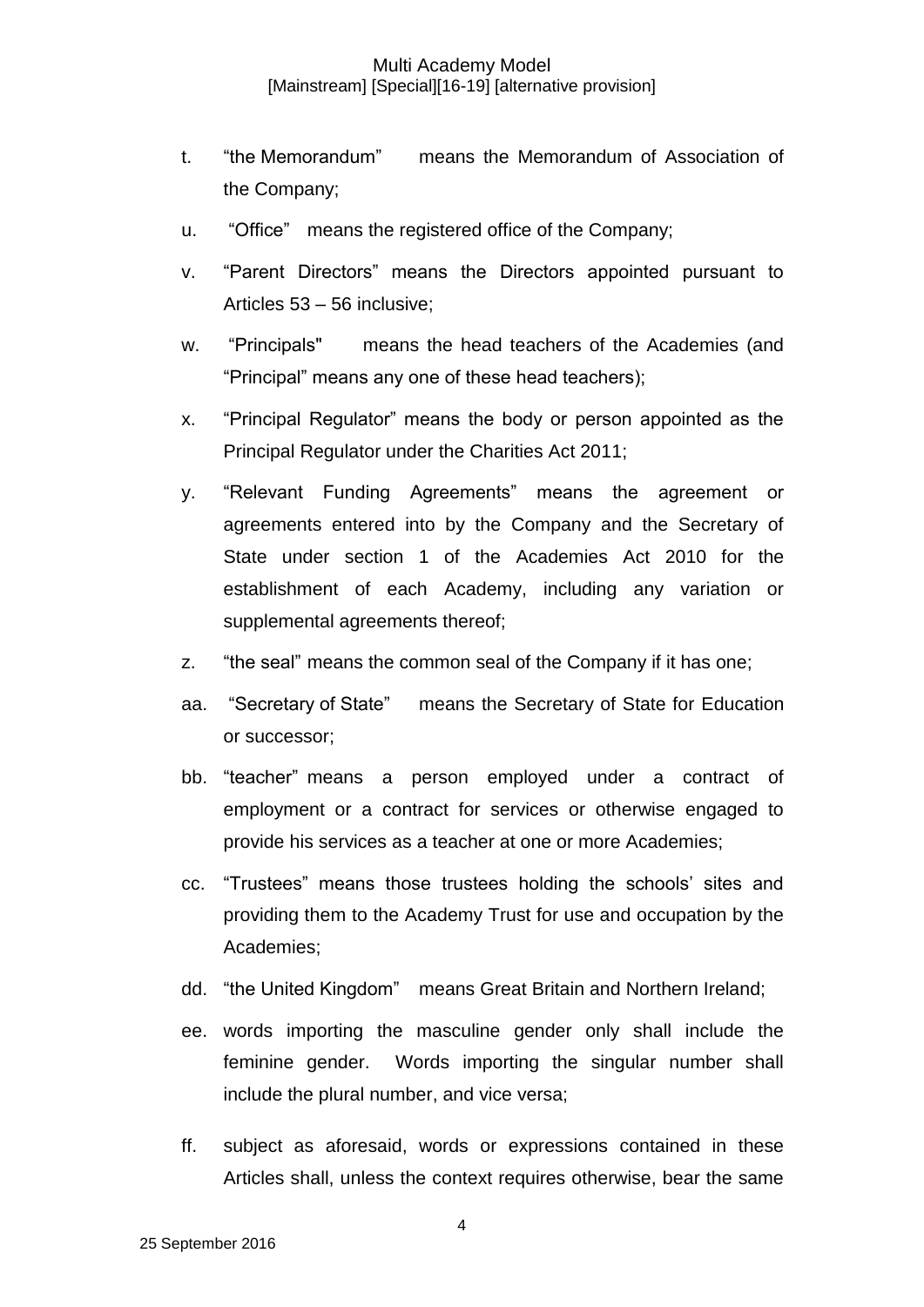meaning as in the Companies Act 2006, as appropriate;

gg. any reference to a statute or statutory provision shall include any statute or statutory provision which replaces or supersedes such statute or statutory provision including any modification or amendment thereto.

2. The Company's name is The Rainbow Multi Academy Trust (and in this document it is called "**the Company**").

3. The Company's registered office is to be situated in England and Wales.

## **OBJECT**

4. The Company's object ("**the Object**") is specifically restricted to the following:

> to advance for the public benefit education in the United Kingdom, in particular but without prejudice to the generality of the foregoing by establishing, maintaining, carrying on, managing and developing Academies which shall offer a broad and balanced curriculum and which shall include:

- (i) Church of England Schools designated as such which shall be conducted in accordance with the principles, practices and tenets of the Church of England both generally and in particular in relation to arranging for religious education and daily acts of worship (as required by the relevant Funding Agreement), and having regard to any advice issues by the Diocesan Board of Education; and
- (ii) Other Academies whether with or without a designated religious character; but in relation to each of the Academies to recognise and support their individual character and respect the difference background of each and its links to the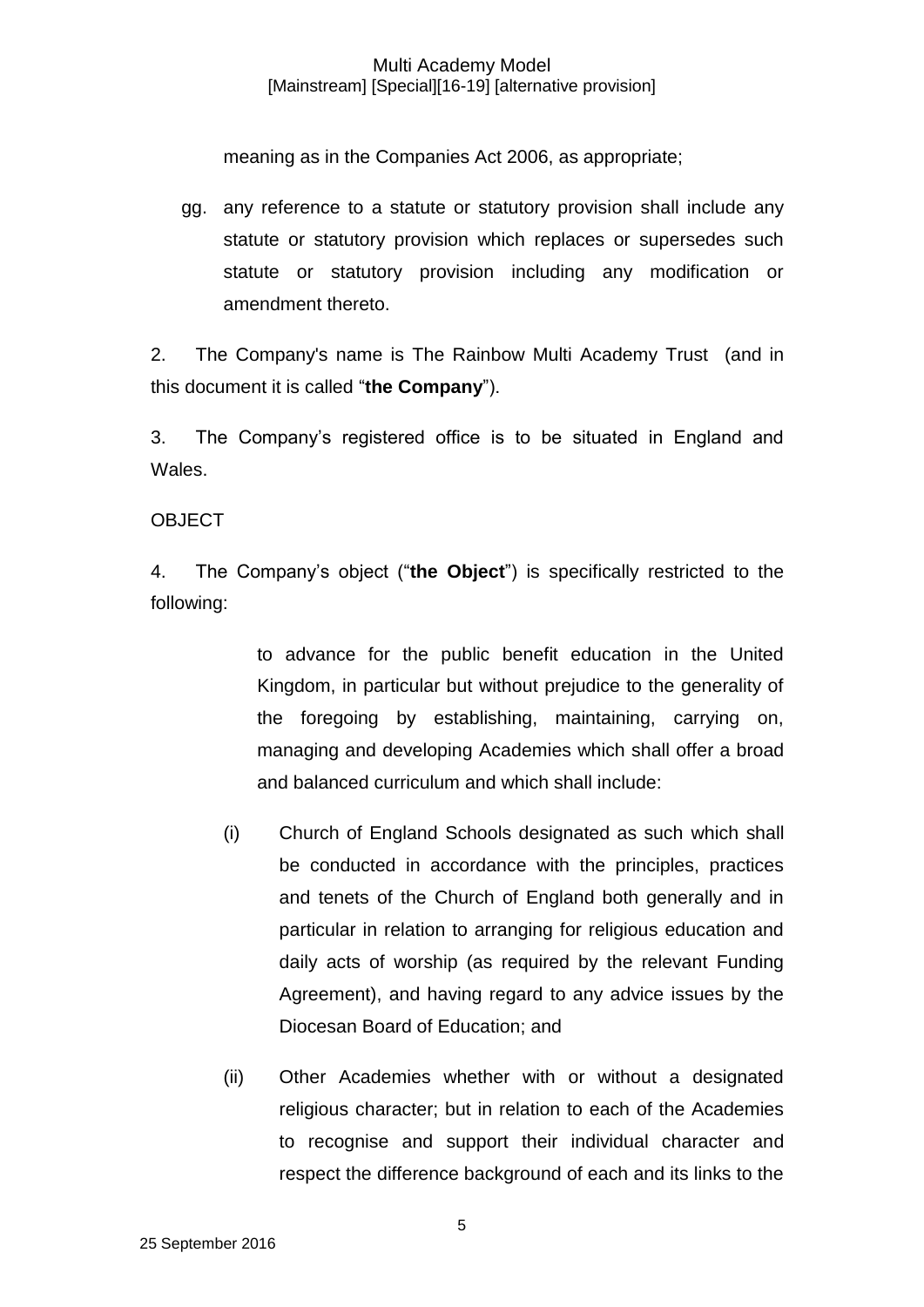local community which is serves.

schools ("**the mainstream Academies**") offering a broad and balanced curriculum or educational institutions which are principally concerned with providing full-time or part-time education for children of compulsory school age who, by reason of illness, exclusion from school or otherwise, may not for any period receive suitable education unless alternative provision is made for them ("the alternative provision Academies") or 16 to 19 Academies offering a curriculum appropriate to the needs of its students ("the 16 to 19 Academies") or schools specially organised to make special educational provision for pupils with Special Educational Needs ("the Special Academies").

5. In furtherance of the Object but not further or otherwise the Company may exercise the following powers:-

- (a) to draw, make, accept, endorse, discount, execute and issue promissory notes, bills, cheques and other instruments, and to operate bank accounts in the name of the Company;
- (b) to raise funds and to invite and receive contributions provided that in raising funds the Company shall not undertake any substantial permanent trading activities and shall conform to any relevant statutory regulations;
- (c) to (subject to such further consents as may be required by law) or as may be required from the Trustees as landlords/licensors where this is the case) to acquire, alter, improve and charge or otherwise dispose of property;
- (d) subject to Article 6 below to employ such staff, as are necessary for the proper pursuit of the Object (including the maintenance of an effective Church of England ethos in relation to Academies falling within Article 4(i) and to make all reasonable and necessary provision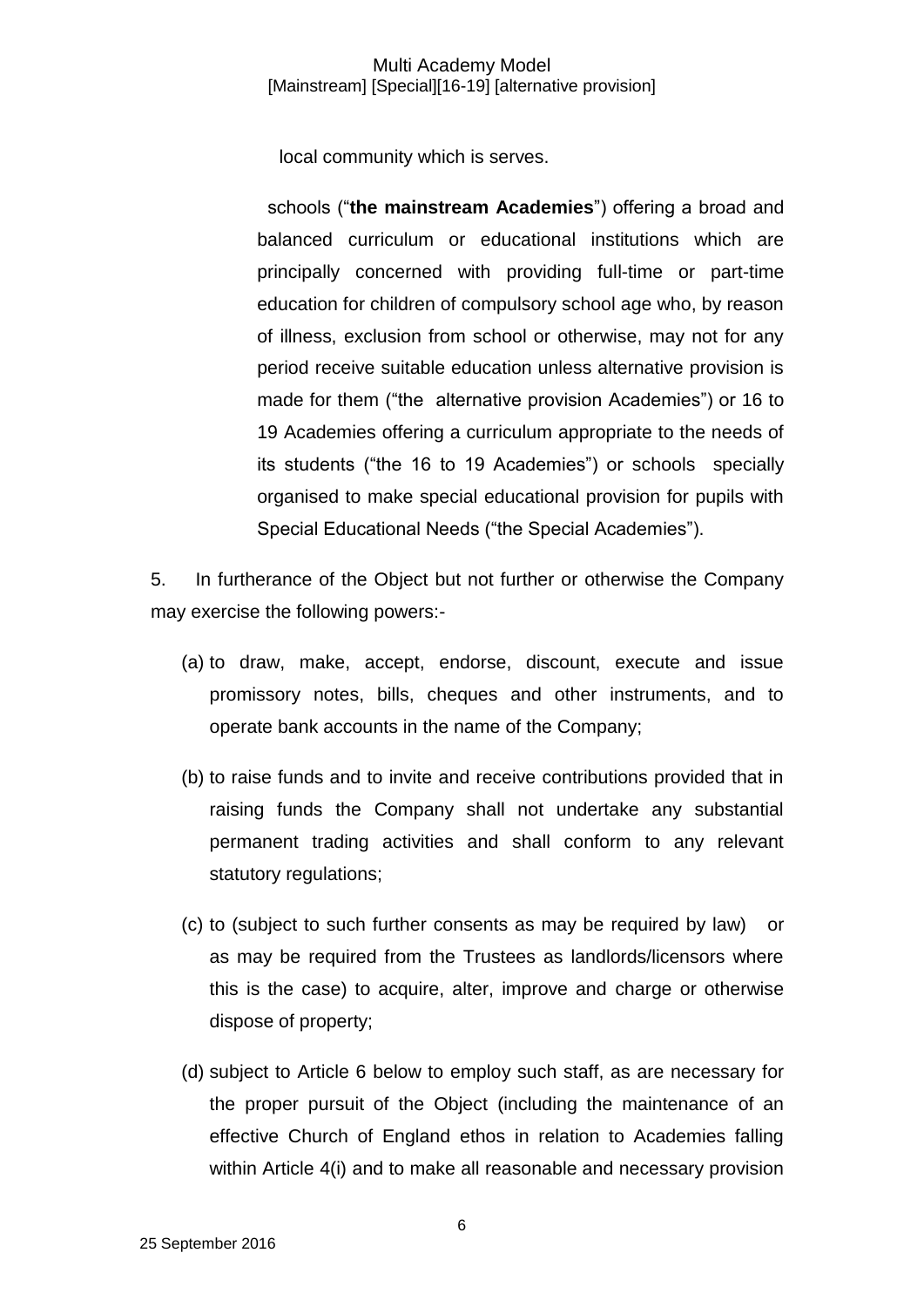for the payments of pensions and superannuation to staff and their dependants;

- (e) to establish or support, whether financially or otherwise, any charitable trusts, associations or institutions formed for all or any of the Object;
- (f) to co-operate with other charities, other independent and maintained schools, schools maintained by a local authority, 16-19 Academies, alternative provision Academies, institutions within the further education sector, voluntary bodies and statutory authorities operating in furtherance of the Object and to exchange information and advice with them;
- (g) to pay out of funds of the Company the costs, charges and expenses of and incidental to the formation and registration of the Company;
- (h) to establish, maintain, carry on, manage and develop the Academies at locations to be determined by the Directors;
- (i) to offer scholarships, exhibitions, prizes and awards to pupils and students and former pupils and former students, and otherwise to encourage and assist pupils and students and former pupils and former students;
- (j) to provide educational facilities and services to students of all ages and the wider community for the public benefit;
- (k) to carry out research into the development and application of new techniques in education and to their approach to curriculum development and delivery and to publish the results of such research, and to develop means of benefiting from application of the experience of industry, commerce, other schools, educational institutions and the voluntary sector to the education of pupils and students in academies;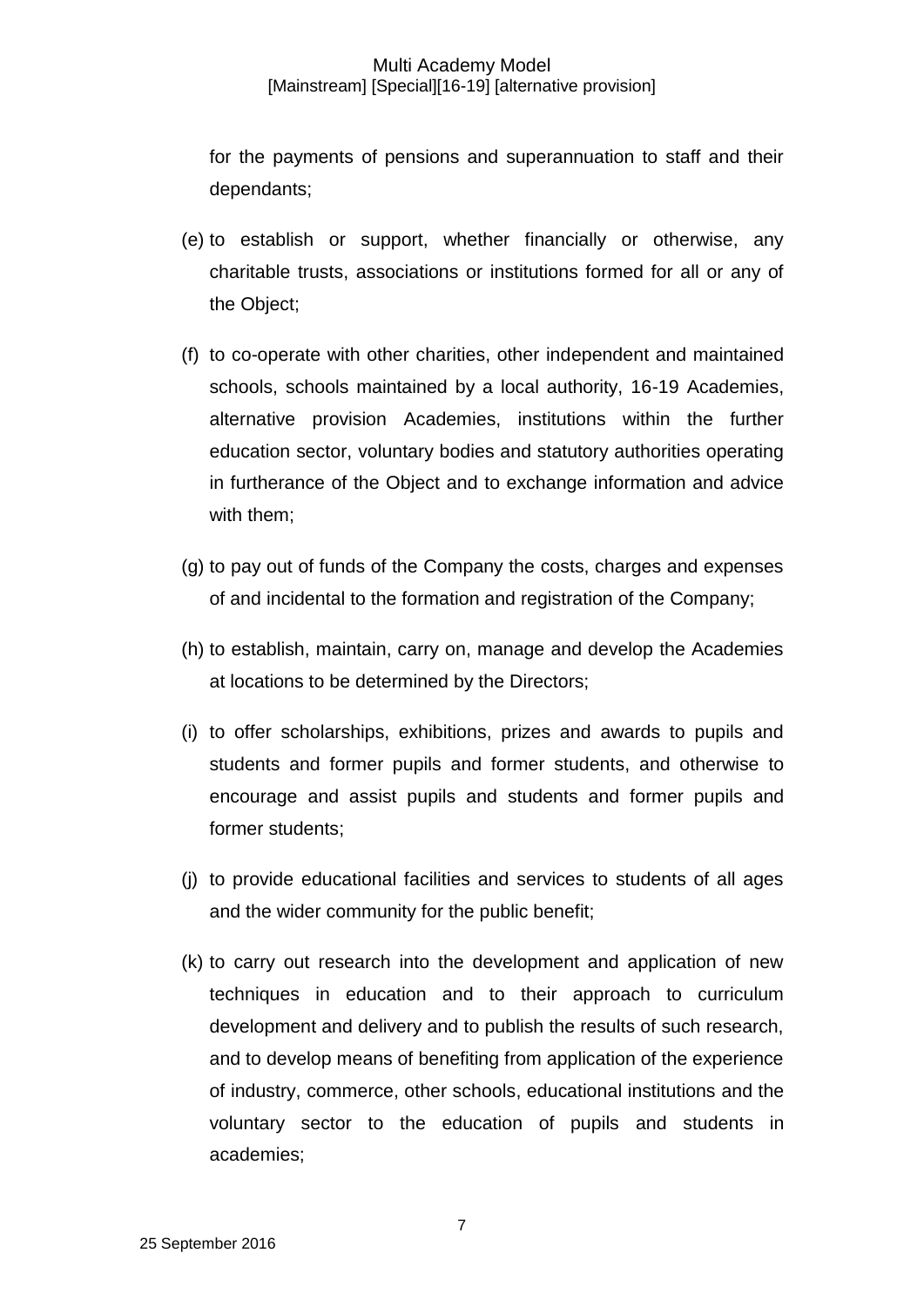- (l) subject to such consents as may be required from the Trustees or otherwise required by law and/or by any contract entered into by or on behalf of the Company, to borrow and raise money for the furtherance of the Object in such manner and on such security as the Company may think fit;
- (m) to deposit or invest any funds of the Company not immediately required for the furtherance of its object (but to invest only after obtaining such advice from a financial expert as the Directors consider necessary and having regard to the suitability of investments and the need for diversification);
- (n) to delegate the management of investments to a financial expert, but only on terms that:
	- (i) the investment policy is set down in writing for the financial expert by the Directors;
	- (ii) every transaction is reported promptly to the Directors;
	- (iii) the performance of the investments is reviewed regularly with the Directors;
	- (iv) the Directors are entitled to cancel the delegation arrangement at any time;
	- (v) the investment policy and the delegation arrangement are reviewed at least once a year;
	- (vi) all payments due to the financial expert are on a scale or at a level which is agreed in advance and are notified promptly to the Directors on receipt; and
	- (vii) the financial expert must not do anything outside the powers of the Directors;
- (o) to arrange for investments or other property of the Company to be held in the name of a nominee company acting under the control of the Directors or of a financial expert acting under their instructions, and to pay any reasonable fee required;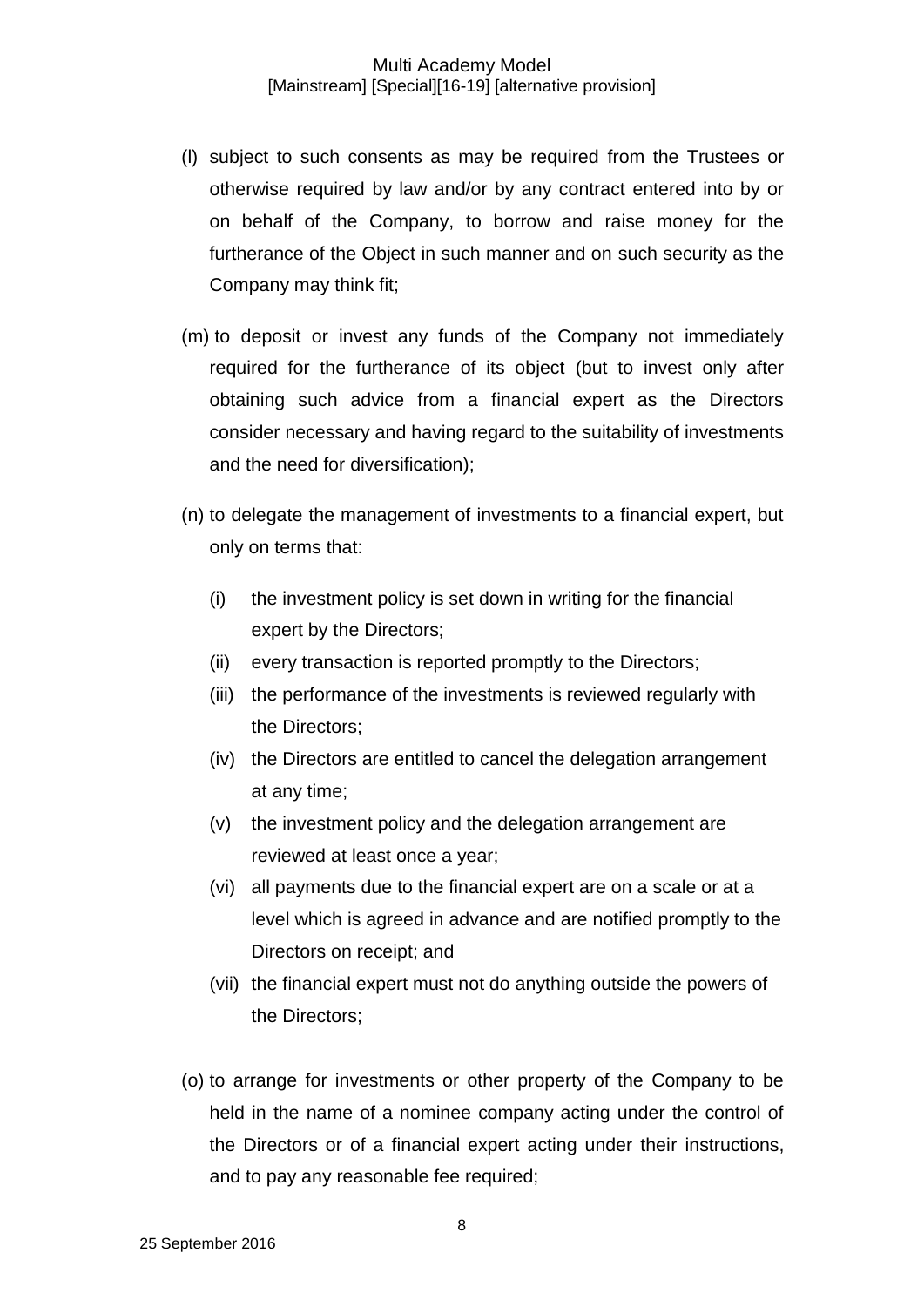- (p) to provide indemnity insurance to Directors and the members of any Local Governing Body (to the extent necessary) in accordance with, and subject to the conditions of section 232 to 235 of the Companies Act 2006, section 189 of the Charities Act 2011 or any other provision of law applicable to charitable companies and any such indemnity is limited accordingly;
- (q) not used;
- (r) to establish subsidiary companies to carry on any trade or business for the purpose of raising funds for the Company;
- (s) to do all such other lawful things as are necessary for or are incidental to or conducive to the achievement of the Object and appropriate to the religious character of the Academy

6.1 The income and property of the Company shall be applied solely towards the promotion of the Object.

6.2 None of the income or property of the Company may be paid or transferred directly or indirectly by way of dividend bonus or otherwise by way of profit to any member of the Company. Nonetheless a member of the Company who is not also a Director may:

- a) benefit as a beneficiary of the Company;
- b) be paid reasonable and proper remuneration for any goods or services supplied to the Company;
- c) be paid rent for premises let by the member of the Company if the amount of the rent and other terms of the letting are reasonable and proper; and
- d) be paid interest on money lent to the Company at a reasonable and proper rate, such rate not to exceed 2 per cent per annum below the base lending rate of a UK clearing bank selected by the Directors, or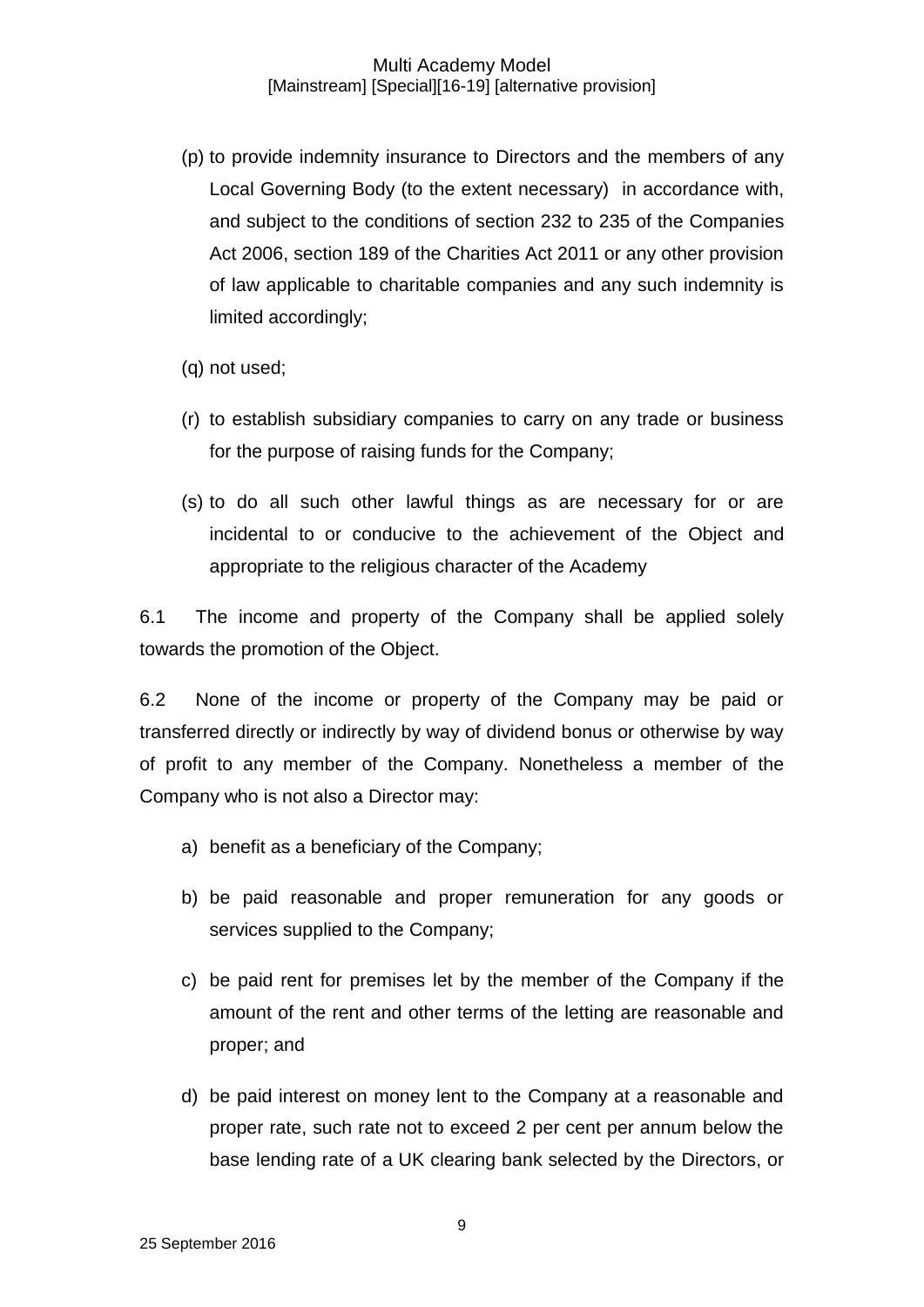0.5%, whichever is the higher.

6.3 A Director may benefit from any indemnity insurance purchased at the Company's expense to cover the liability of the Directors which by virtue of any rule of law would otherwise attach to them in respect of any negligence, default or breach of trust or breach of duty of which they may be guilty in relation to the Company: provided that any such insurance shall not extend to: (i) any claim arising from any act or omission which Directors knew to be a breach of trust or breach of duty or which was committed by the Directors in reckless disregard to whether it was a breach of trust or breach of duty or not; and (ii) provided also that any such insurance shall not extend to the costs of any unsuccessful defence to a criminal prosecution brought against the Directors in their capacity as directors of the Company. Further, this Article does not authorise a Director to benefit from any indemnity insurance that would be rendered void by any provision of the Companies Act 2006, the Charities Act 2011 or any other provision of law.

6.4 A company, which has shares listed on a recognised stock exchange and of which any one Director holds no more than 1% of the issued capital of that company, may receive fees, remuneration or other benefit in money or money's worth from the Company.

6.5 A Director may at the discretion of the Directors be reimbursed from the property of the Company for reasonable expenses properly incurred by him or her when acting on behalf of the Company, but excluding expenses in connection with foreign travel.

6.6 No Director may:

(a) buy any goods or services from the Company on terms preferential to those applicable to members of the public;

(b) sell goods, services, or any interest in land to the Company;

(c) be employed by, or receive any remuneration from the Company;

(d) receive any other financial benefit from the Company; unless: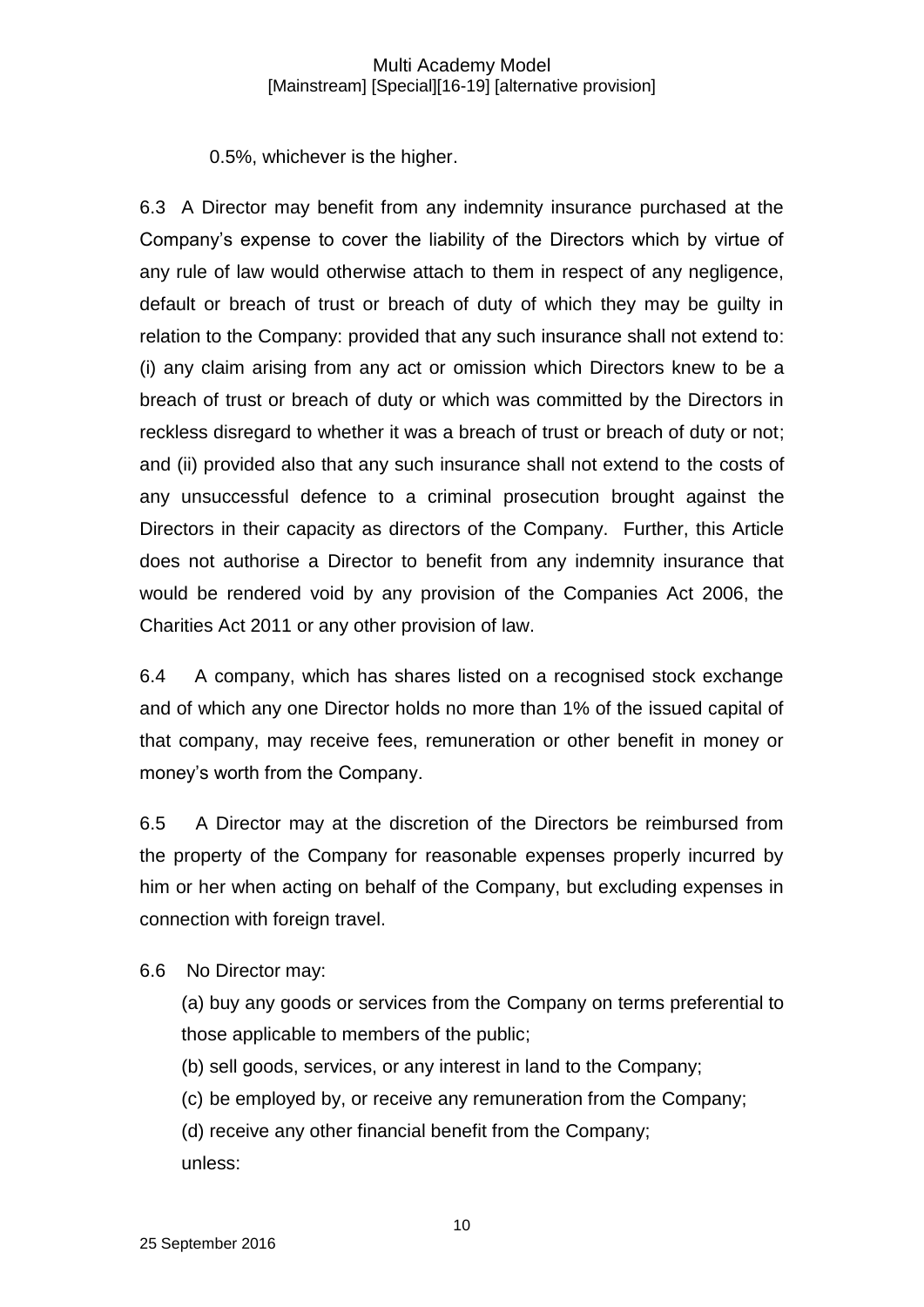- (i) the payment is permitted by Article 6.7 and the Directors follow the procedure and observe the conditions set out in Article 6.8; or
- (ii) the Directors obtain the prior written approval of the Charity Commission and fully comply with any procedures it prescribes.
- 6.7 Subject to Article 6.8, a Director may:
	- a) receive a benefit from the Company in the capacity of a beneficiary of the Company or take part in the normal trading and fundraising activities of the Company on the same terms as members of the public.
	- b) be employed by the Company or enter into a contract for the supply of goods or services to the Company, other than for acting as a Director.
	- c) receive interest on money lent to the Company at a reasonable and proper rate not exceeding 2% per annum below the base rate of a clearing bank to be selected by the Directors, or 0.5%, whichever is the higher.
	- d) receive rent for premises let by the Director to the Company if the amount of the rent and the other terms of the lease are reasonable and proper.

6.8 The Company and its Directors may only rely upon the authority provided by Article 6.7 if each of the following conditions is satisfied:

- (a) the remuneration or other sums paid to the Director do not exceed an amount that is reasonable in all the circumstances.
- (b) the Director is absent from the part of any meeting at which there is discussion of:
	- i) his or her employment, remuneration, or any matter concerning the contract, payment or benefit; or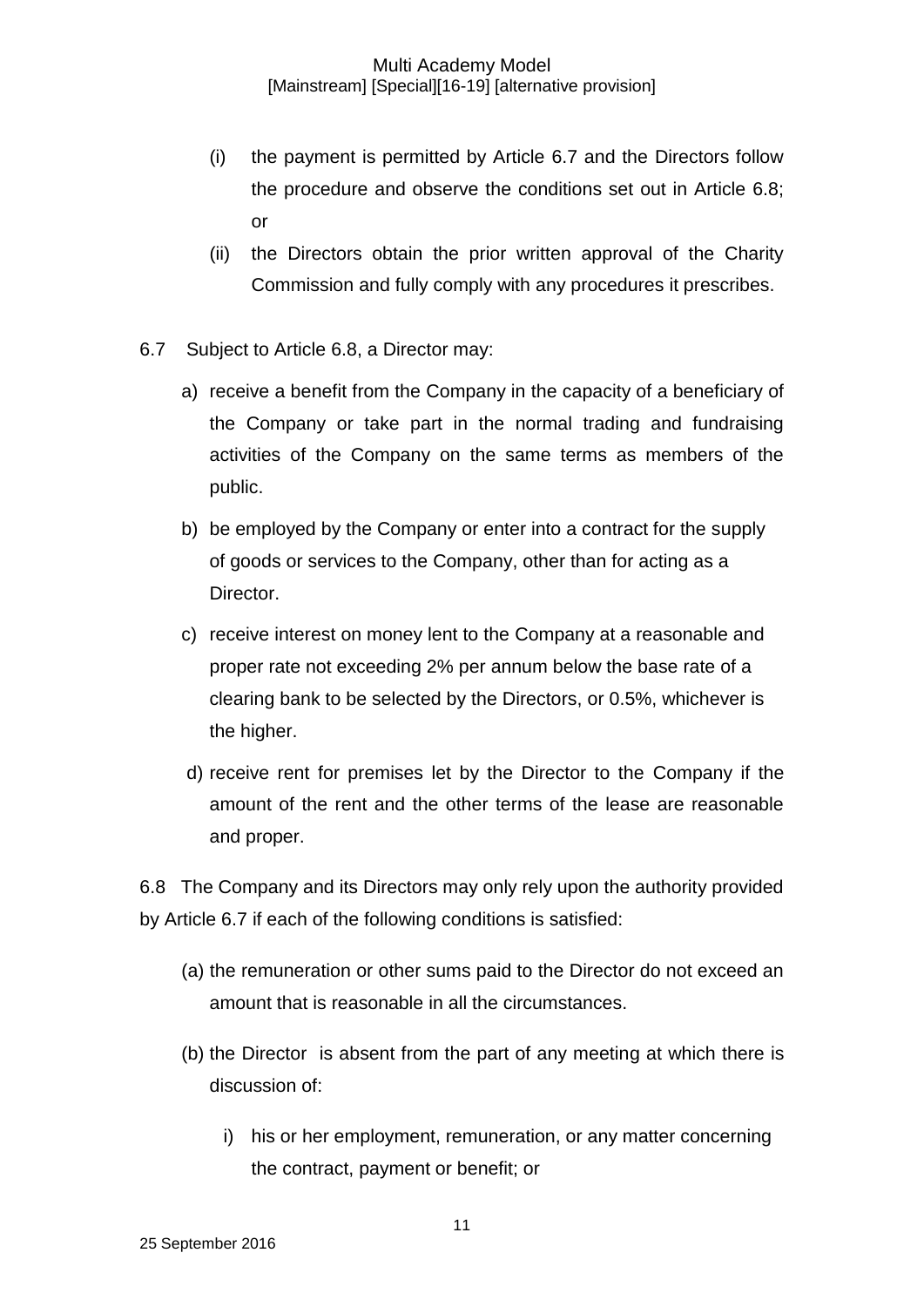- ii) his or her performance in the employment, or his or her performance of the contract (unless present solely in his capacity as an employee) or
- iii) any proposal to enter into any other contract or arrangement with him or her or to confer any benefit upon him or her that would be permitted under Article 6.7; or
- (iv) any other matter relating to a payment or the conferring of any benefit permitted by Article 6.7.
- (c) the Director does not vote on any such matter and is not to be counted when calculating whether a quorum of Directors is present at the meeting.
- (d) the other Directors are satisfied that it is in the interests of the Company to employ or to contract with that Director rather than with someone who is not a Director. In reaching that decision the Directors must balance the advantage of employing a Director against the disadvantages of doing so (especially the loss of the Director's services as a result of dealing with the Director's conflict of interest).
- (e) the reason for their decision is recorded by the Directors in the minute book; and f) a majority of the Directors then in office have received no such payments or benefit.

6.8A The provision in Article 6.6 (c) that no Director may be employed by or receive any remuneration from the Company (other than a Staff Director) does not apply to an employee of the Company who is subsequently elected or appointed as a Director save that this Article shall only allow such a Director to receive remuneration or benefit from the Company in his capacity as an employee of the Company and provided that the procedure as set out in Articles 6.8(b)(i), (ii) and 6.8 (c) is followed.

6.9 In Articles 6.2-6.9: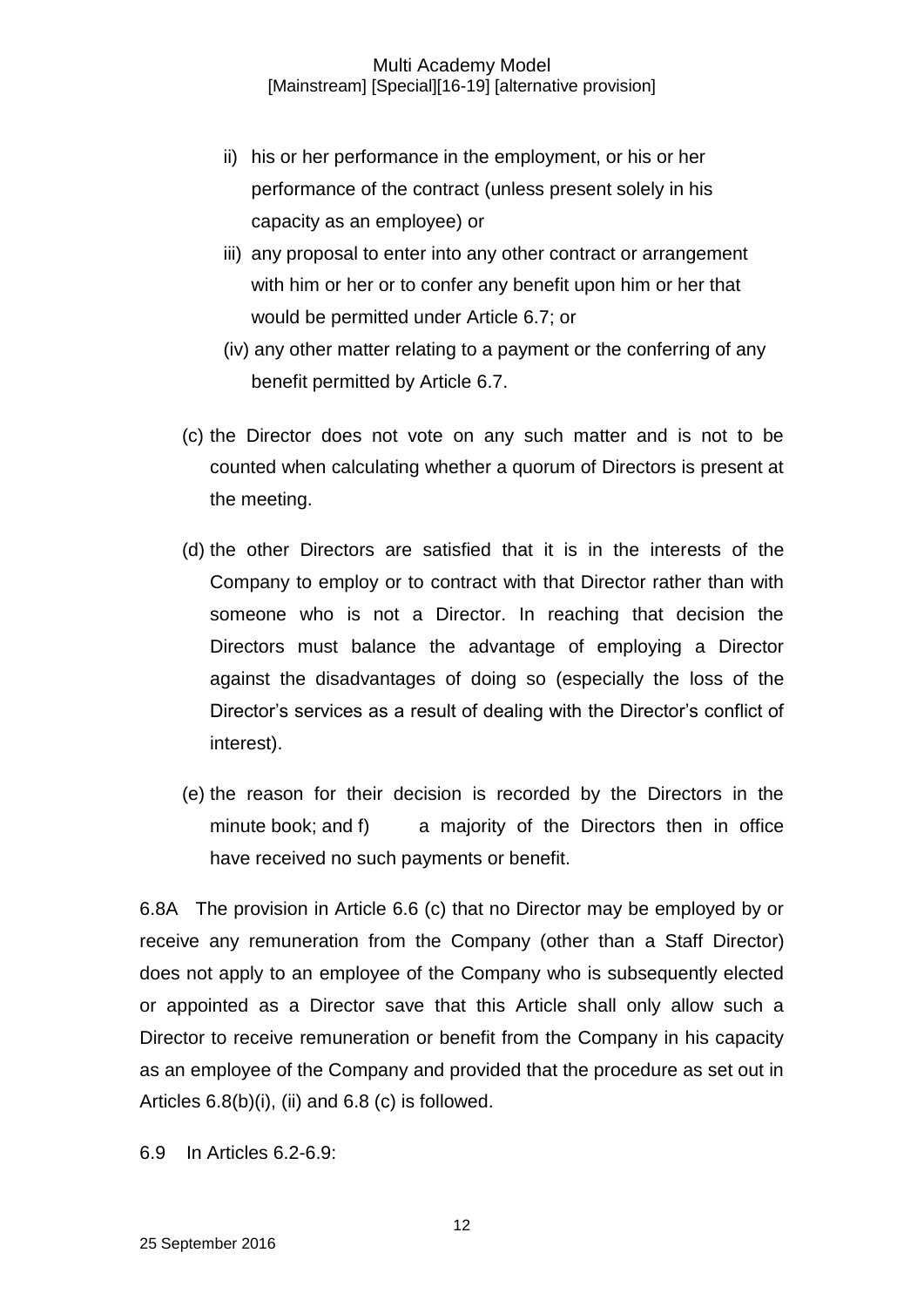(a) "company" shall include any company in which the Company:

- holds more than 50% of the shares; or
- controls more than 50% of the voting rights attached to the shares; or
- has the right to appoint one or more Directors to the Board of the Company.
- (b) "Director" shall include any child, stepchild, parent, grandchild, grandparent, brother, sister or spouse of the Director or any person living with the Director as his or her partner.
- (c) the employment or remuneration of a Director includes the engagement or remuneration of any firm or company in which the Director is:
	- (i) a partner;
	- (ii) an employee;
	- (iii) a consultant;
	- (iv) a director;
	- (v) a member; or
	- (vi) a shareholder, unless the shares of the company are listed on a recognised stock exchange and the Director holds less than 1% of the issued capital.

7. The liability of the members of the Company is limited.

8. Every member of the Company undertakes to contribute such amount as may be required (not exceeding £10) to the Company's assets if it should be wound up while he or she is a member or within one year after he or she ceases to be a member, for payment of the Company's debts and liabilities before he or she ceases to be a member, and of the costs, charges and expenses of winding up, and for the adjustment of the rights of the contributories among themselves.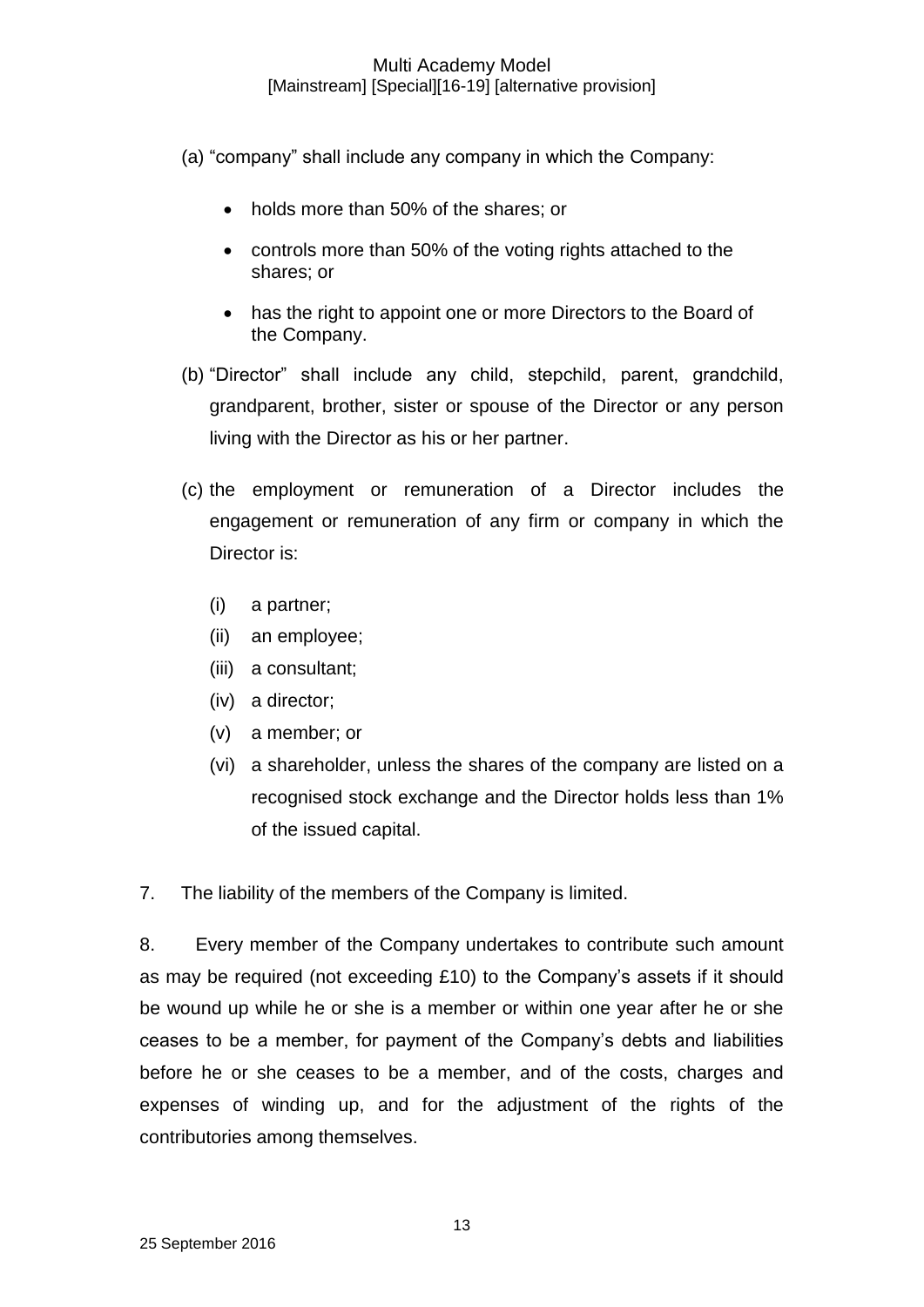9. If the Company is wound up or dissolved and after all its debts and liabilities (including any under section 2 of the Academies Act 2010) have been satisfied there remains any property it shall not be paid to or distributed among the members of the Company, but shall be given or transferred to some other charity or charities having objects similar to the Object which prohibits the distribution of its or their income and property to an extent at least as great as is imposed on the Company by Article 6 above, chosen by the members of the Company at or before the time of dissolution and if that cannot be done then to some other charitable object.

10. No alteration or addition shall be made to or in the provisions of the Memorandum and/or Articles without the written consent of the Trustees and the Diocesan Board of Education.

11. No alteration or addition shall be made to or in the provisions of the Articles which would have the effect (a) that the Company would cease to be a company to which section 60 of the Companies Act 2006 applies; or (b) that the Company would cease to be a charity.

## **MEMBERS**

- 12. The Members of the Company shall comprise
	- a. the signatories to the Memorandum who shall be::
		- (i) Askel Veur acting corporately by hand of its Director
		- (ii)The Diocesan Director of Education for the Diocese of Truro
		- (iii) The Archdeacon of Cornwall; and

(iv) One individual member nominated by the Academies without a designated religious character

- b. [the chairman of the Directors; and
- c. any person appointed under Article 16;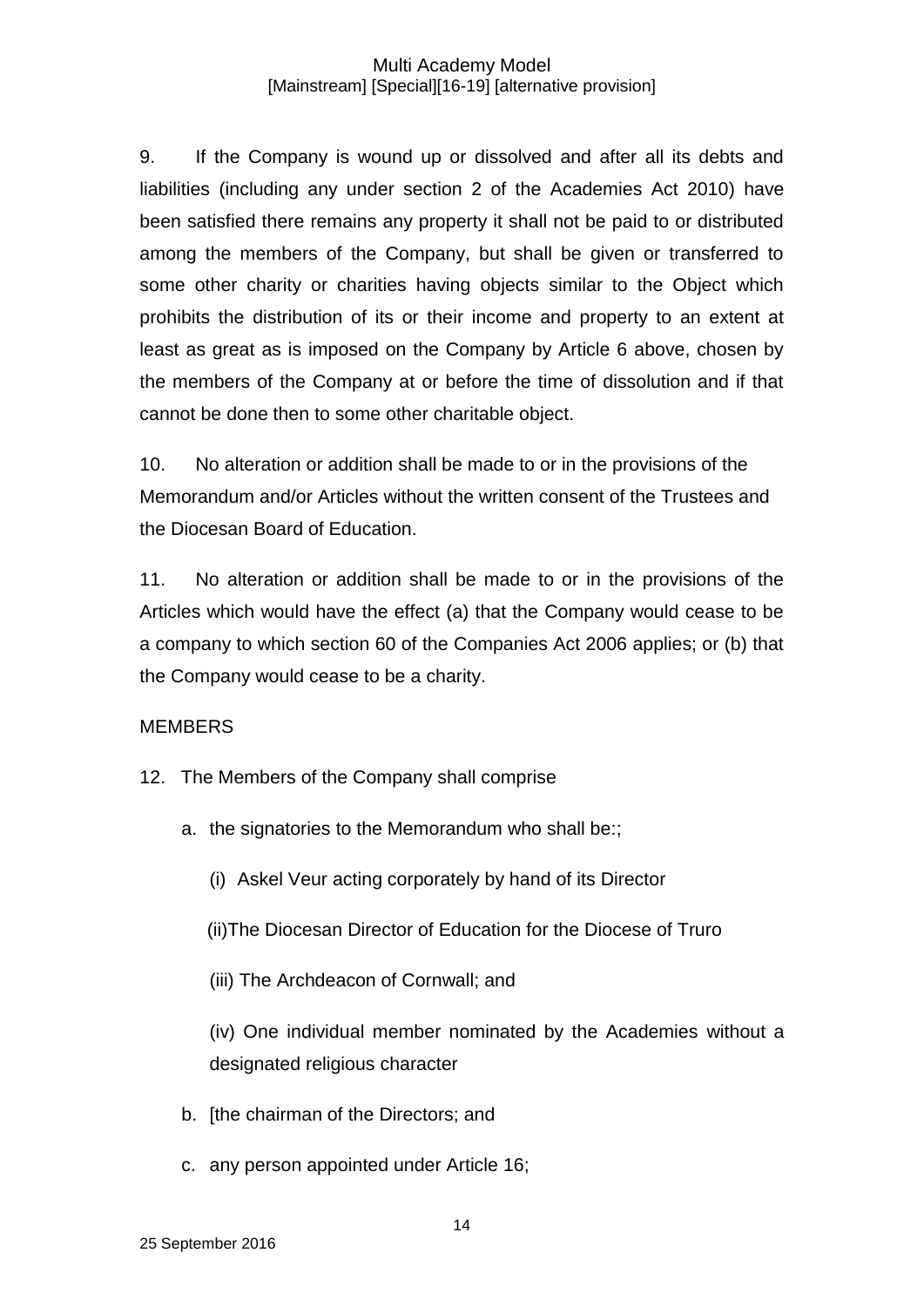13. Each of the persons entitled to appoint Members in Article 12 shall have the right from time to time by written notice delivered to the Office to remove any Member appointed by them and to appoint a replacement Member to fill a vacancy whether resulting from such removal or otherwise.

14. If any of the persons entitled to appoint Members in Article 12:

- a) in the case of an individual, die or become legally incapacitated;
- b) in the case of a corporate entity, cease to exist and are not replaced by a successor institution; or
- c) becomes insolvent or makes any arrangement or composition with their creditors generally;

their right to appoint Members under these Articles shall vest in the remaining Members.

- 15. Membership will terminate automatically if:
	- a) a Member (which is a corporate entity) ceases to exist and is not replaced by a successor institution;
	- b) a Member (who is an individual) dies or becomes incapable by reason of illness or injury of managing and administering his or her own affairs; or
	- c) a Member becomes insolvent or makes any arrangement or composition with that Member's creditors generally.

15A. The Members may agree unanimously in writing to remove any Member(s) who is a signatory to the Memorandum (save that the agreement of a signatory to the Memorandum who is to be removed shall not be required), provided that it is in the interests of the Company to remove such a Member(s).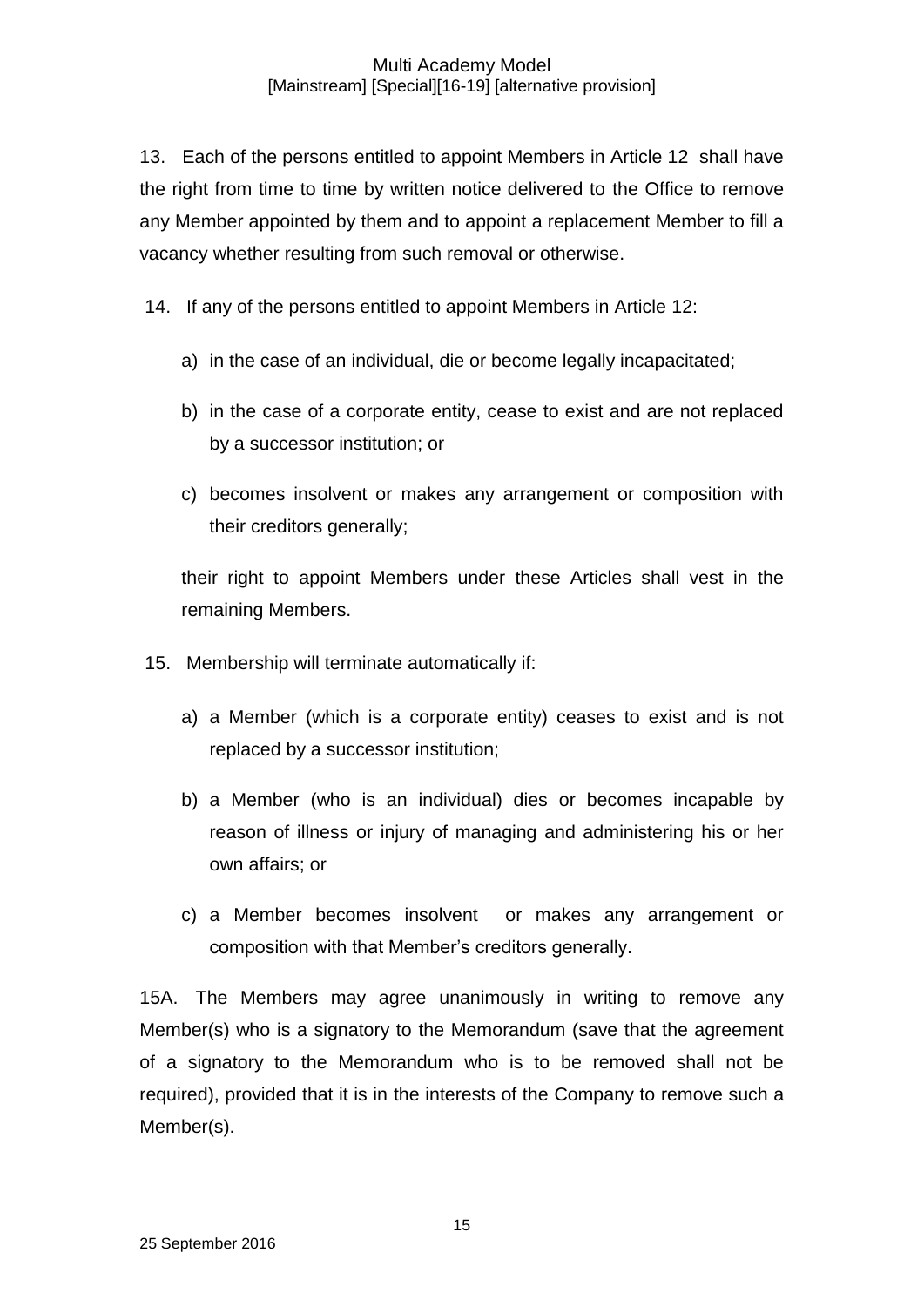16. The Members with the written consent of the Diocesan Board of Education may agree by passing a special resolution in writing to appoint such additional Members as they think fit and may agree by passing a special resolution in writing to remove any such additional Members provided that such appointment or removal is in the interests of the Company.

17. Every person nominated to be a Member of the Company shall either sign a written consent to become a Member or sign the register of Members on becoming a Member.

18. Any Member may resign provided that after such resignation the number of Members is not less than three. A Member shall cease to be one immediately on the receipt by the Company of a notice in writing signed by the person or persons entitled to remove him under Articles 13 or 16 provided that no such notice shall take effect when the number of Members is less than three unless it contains or is accompanied by the appointment of a replacement Member.

## GENERAL MEETINGS

19. . The Company shall hold an Annual General Meeting each year in addition to any other meetings in that year, and shall specify the meeting as such in the notices calling it; and not more than fifteen months shall elapse between the date of one Annual General Meeting of the Company and that of the next. Provided that so long as the Company holds its first Annual General Meeting within eighteen months of its incorporation, it need not hold it in the year of incorporation or in the following year. The Annual General Meeting shall be held at such time and place as the Directors shall appoint. All general meetings other than Annual General Meetings shall be called General Meetings.

20. The Directors may call general meetings and, on the requisition of Members pursuant to the provisions of the Companies Act 2006, shall forthwith proceed to convene a general meeting in accordance with that Act. If there are not within the United Kingdom sufficient Directors to call a general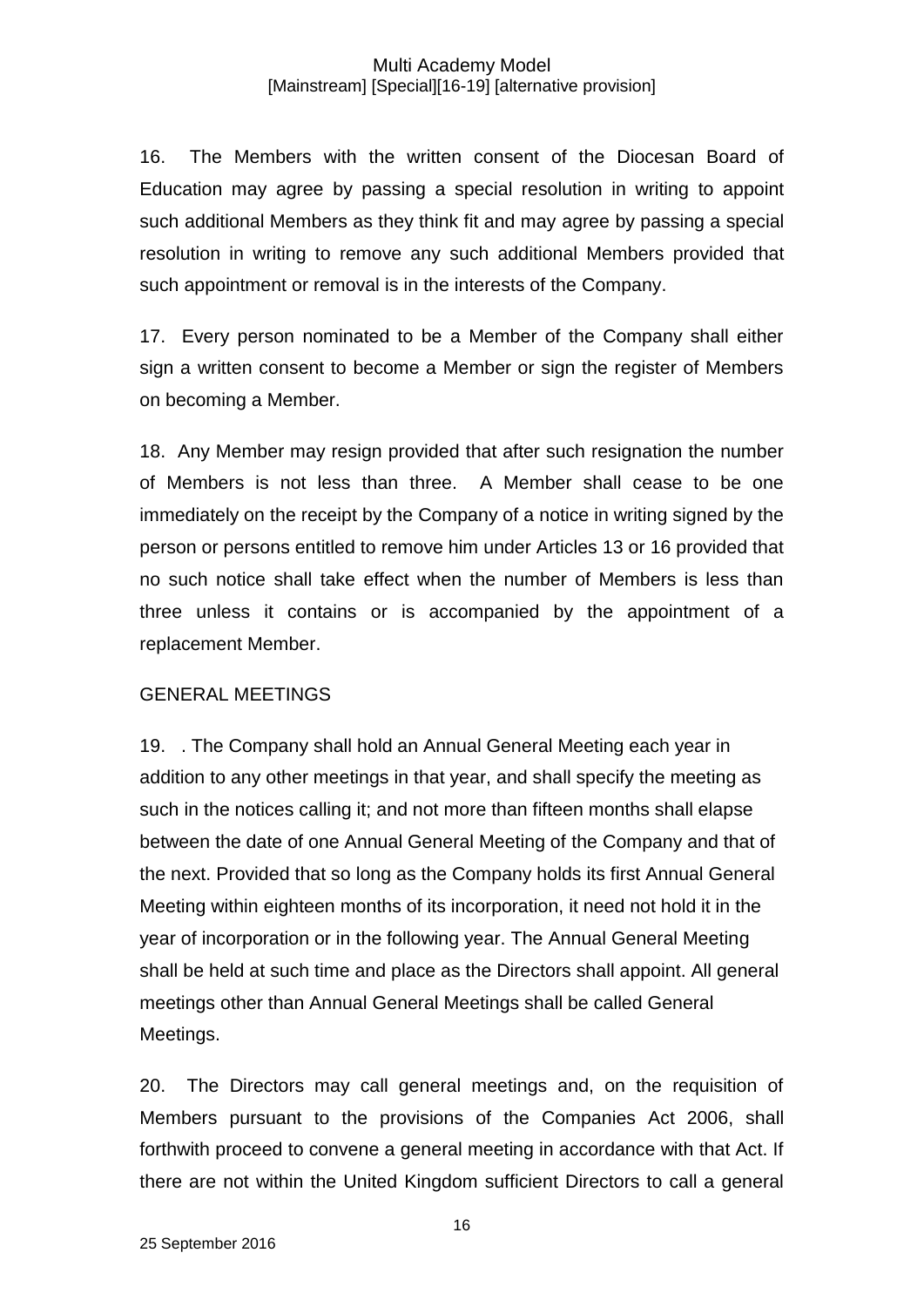meeting, any Director or any Member of the Company may call a general meeting.

## NOTICE OF GENERAL MEETINGS

21. General meetings shall be called by at least fourteen clear days' notice but a general meeting may be called by shorter notice if it is so agreed by a majority in number of Members having a right to attend and vote and together representing not less than 90% of the total voting rights at that meeting.

The notice shall specify the time and place of the meeting and the general nature of the business to be transacted and, in the case of an Annual General Meeting, shall specify the meeting as such. The notice shall also state that the Member is entitled to appoint a proxy.

The notice shall be given to all the Members, to the Directors and auditors.

22. The accidental omission to give notice of a meeting to, or the non-receipt of notice of a meeting by, any person entitled to receive notice shall not invalidate the proceedings at that meeting.

## PROCEEDINGS AT GENERAL MEETINGS

23. No business shall be transacted at any meeting unless a quorum is present. A Member counts towards the quorum by being present either in person or by proxy. Two persons entitled to vote upon the business to be transacted, each being a Member or a proxy of a Member or a duly authorised representative of a Member organisation shall constitute a quorum.

24. If a quorum is not present within half an hour from the time appointed for the meeting, or if during a meeting a quorum ceases to be present, the meeting shall stand adjourned to the same day in the next week at the same time and place or to such time and place as the Directors may determine.

25. The chairman, if any, of the Directors or in his absence some other Director nominated by the Directors shall preside as chairman of the meeting,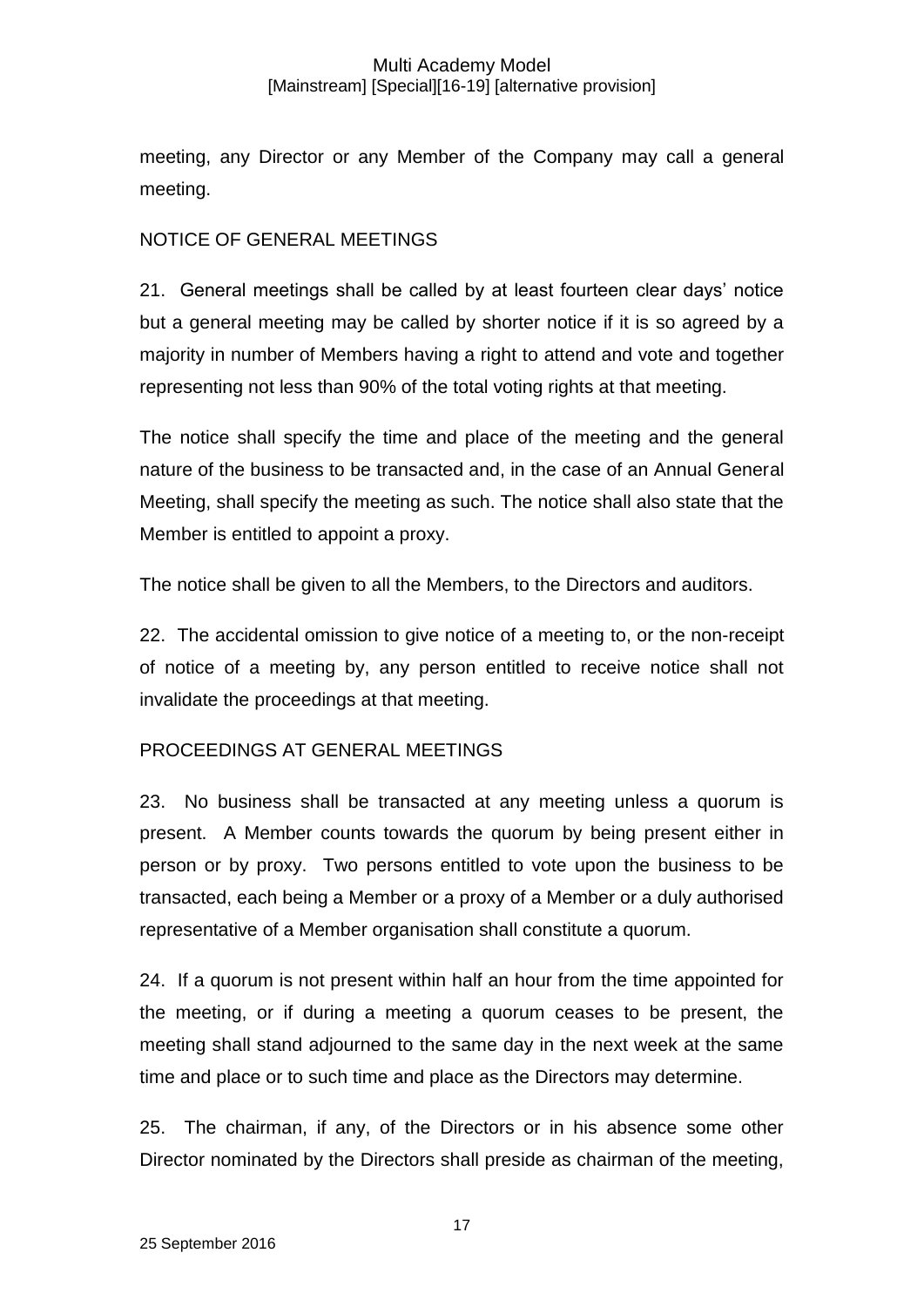but if neither the chairman nor such other Director (if any) be present within fifteen minutes after the time appointed for holding the meeting and willing to act, the Directors present shall elect one of their number to be chairman and, if there is not only one Director present and willing to act, he shall be the chairman.

26. If no Director is willing to act as chairman, or if no Director is present within fifteen minutes after the time appointed for holding the meeting, the Members present and entitled to vote shall choose one of their number to be chairman.

27. A Director shall, notwithstanding that he is not a Member, be entitled to attend and speak at any general meeting.

28. The chairman may, with the consent of a majority of the Members at a meeting at which a quorum is present (and shall if so directed by the meeting), adjourn the meeting from time to time and from place to place, but no business shall be transacted at any adjourned meeting other than the business which might properly have been transacted at the meeting had the adjournment not taken place. When a meeting is adjourned for fourteen days or more, at least seven clear days' notice shall be given specifying the time and place of the adjourned meeting and the general nature of the business to be transacted. Otherwise it shall not be necessary to give any such notice.

29. A resolution put to the vote of the meeting shall be decided on a show of hands unless before, or on the declaration of the result of the show of hands, a poll is duly demanded. Subject to the provisions of the Companies Act 2006, a poll may be demanded:-

- (a) by the chairman; or
- (b) by at least two Members having the right to vote at the meeting; or,
- (c) by a Member or Members representing not less than one-tenth of the total voting rights of all the Members having the right to vote at the meeting.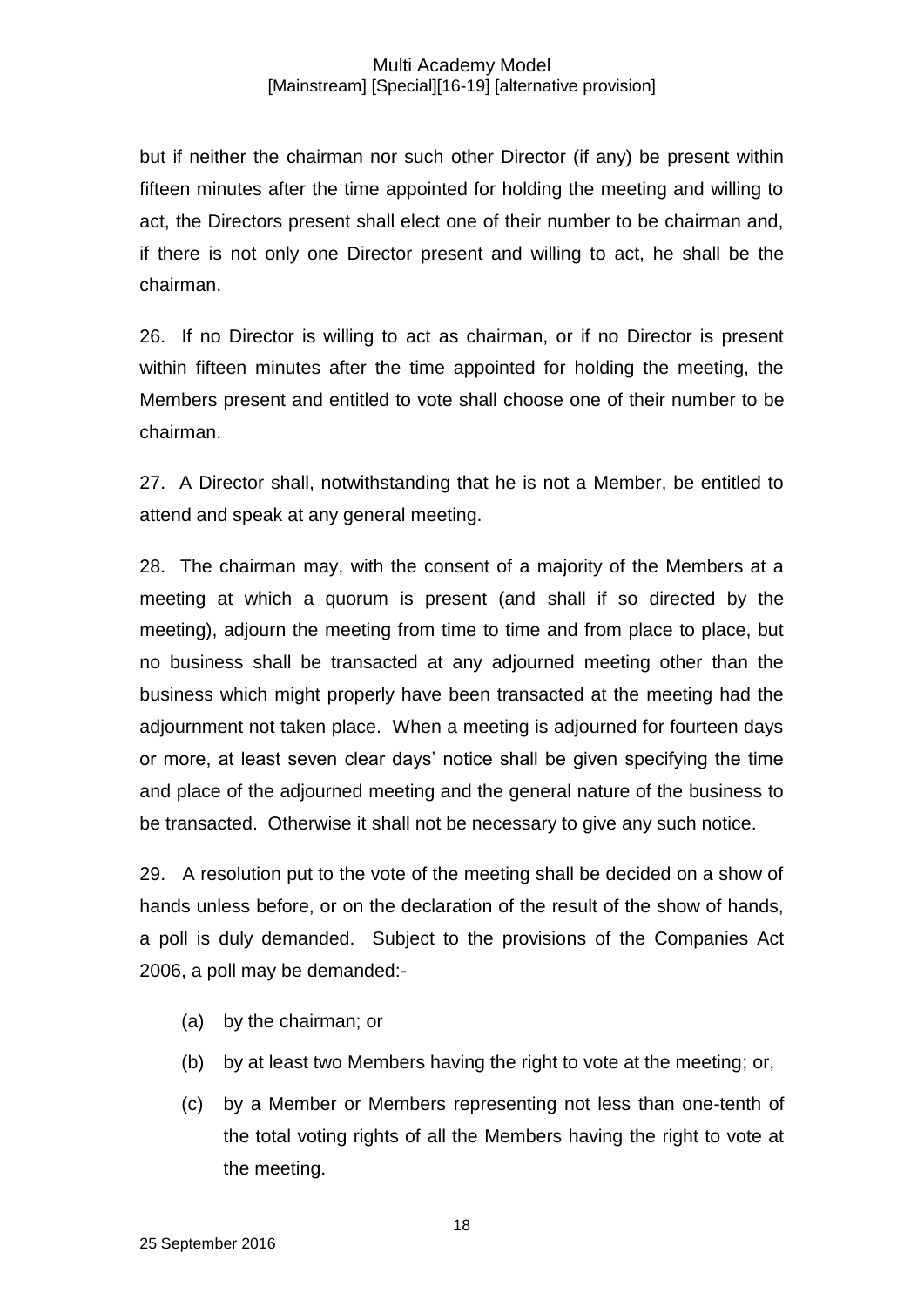30. Unless a poll is duly demanded a declaration by the chairman that a resolution has been carried or carried unanimously, or by a particular majority, or lost, or not carried by a particular majority and an entry to that effect in the minutes of the meeting shall be conclusive evidence of the fact without proof of the number or proportion of the votes recorded in favour of or against such resolution.

31. The demand for a poll may be withdrawn, before the poll is taken, but only with the consent of the chairman. The withdrawal of a demand for a poll shall not invalidate the result of a show of hands declared before the demand for the poll was made.

32. A poll shall be taken as the chairman directs and he may appoint scrutineers (who need not be Members) and fix a time, date and place for declaring the results. The result of the poll shall be deemed to be the resolution of the meeting at which the poll was demanded.

33. A poll demanded on the election of the chairman or on a question of adjournment shall be taken immediately. A poll demanded on any other question shall be taken either immediately or at such time, date and place as the chairman directs not being more than thirty days after the poll is demanded. The demand for a poll shall not prevent continuance of a meeting for the transaction of any business other than the question on which the poll is demanded. If a poll is demanded before the declaration of the result of a show of hands and the demand is duly withdrawn, the meeting shall continue as if the demand had not been made.

34. No notice need be given of a poll not taken immediately if the time and place at which it is to be taken are announced at the meeting at which it is demanded. In other cases at least seven clear days' notice shall be given specifying the time and place at which the poll is to be taken.

35. A resolution in writing agreed by such number of members as required if it had been proposed at a general meeting shall be as effectual as if it had been passed at a general meeting duly convened and held provided that a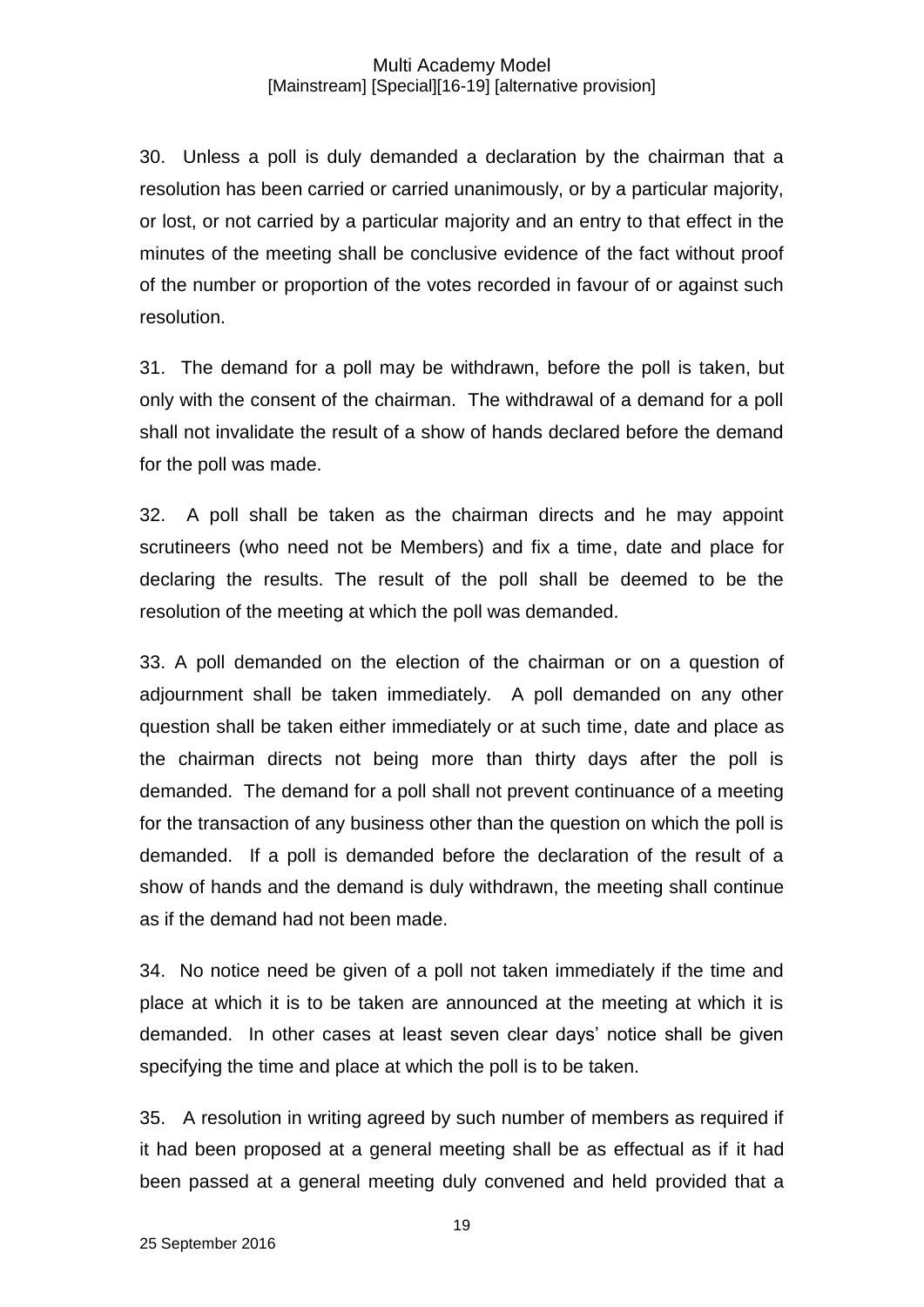copy of the proposed resolution has been sent to every Member. The resolution may consist of several instruments in the like form each agreed by one or more Members.

## VOTES OF MEMBERS

36. On the show of hands every Member present in person shall have one vote. On a poll every Member present in person or by proxy shall have one vote.

37. Not used.

38. No Member shall be entitled to vote at any general meeting unless all moneys then payable by him to the Company have been paid.

39. No objections shall be raised to the qualification of any person to vote at any general meeting except at the meeting or adjourned meeting at which the vote objected to is tendered, and every vote not disallowed at the meeting shall be valid. Any objection made in due time shall be referred to the chairman whose decision shall be final and conclusive.

40. An instrument appointing a proxy shall be in writing, signed by or on behalf of the appointer and shall be in the following form (or in a form as near thereto as circumstances allow or in any other form which is usual or which the Directors may approve) -

> "I/We, …….., of ………, being a Member/Members of the above named Company, hereby appoint …… of ……, or in his absence, …….. of ……. as my/our proxy to attend, speak and vote in my/our name[s] and on my/our behalf at the annual general meeting/ general meeting of the Company to be held on …..20[ ], and at any adjournment thereof.

Signed on ….. 20[ ]"

41. Where it is desired to afford Members an opportunity of instructing the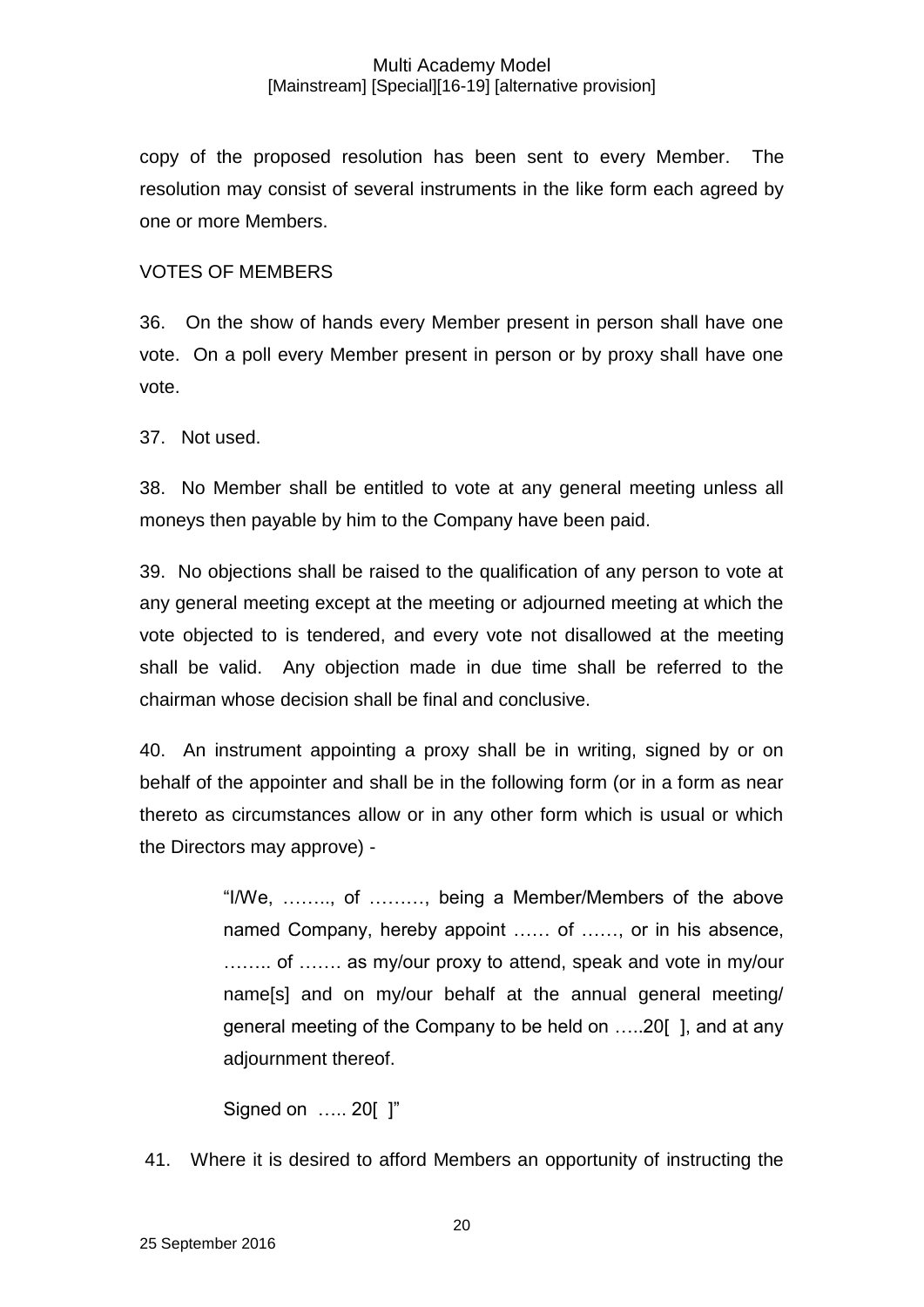proxy how he shall act the instrument appointing a proxy shall be in the following form (or in a form as near thereto as circumstances allow or in any other form which is usual or which the Directors may approve) -

> "I/We, ……., of ……., being a Member/Members of the above named Company, hereby appoint .... of ......., or in his absence, ….. of ……, as my/our proxy to attend, speak and vote in my/our name[s] and on my/our behalf at the annual general meeting/ general meeting of the Company, to be held on …. 20[ ], and at any adjournment thereof.

> This form is to be used in respect of the resolutions mentioned below as follows:

Resolution No. 1 \*for \* against

Resolution No. 2 \*for \* against.

• Strike out whichever is not desired.

Unless otherwise instructed, the proxy may vote as he thinks fit or abstain from voting.

Signed on …. 20[ ]"

42. The instrument appointing a proxy and any authority under which it is signed or a copy of such authority certified by a notary or in some other way approved by the Directors may -

- (a) be deposited at the office or at such other place within the United Kingdom as is specified in the notice convening the meeting or in any instrument of proxy sent out by the Company in relation to the meeting not less than 48 hours before the time for holding the meeting or adjourned meeting at which the person named in the instrument proposes to vote, or
- (b) in the case of a poll taken more than 48 hours after it is demanded,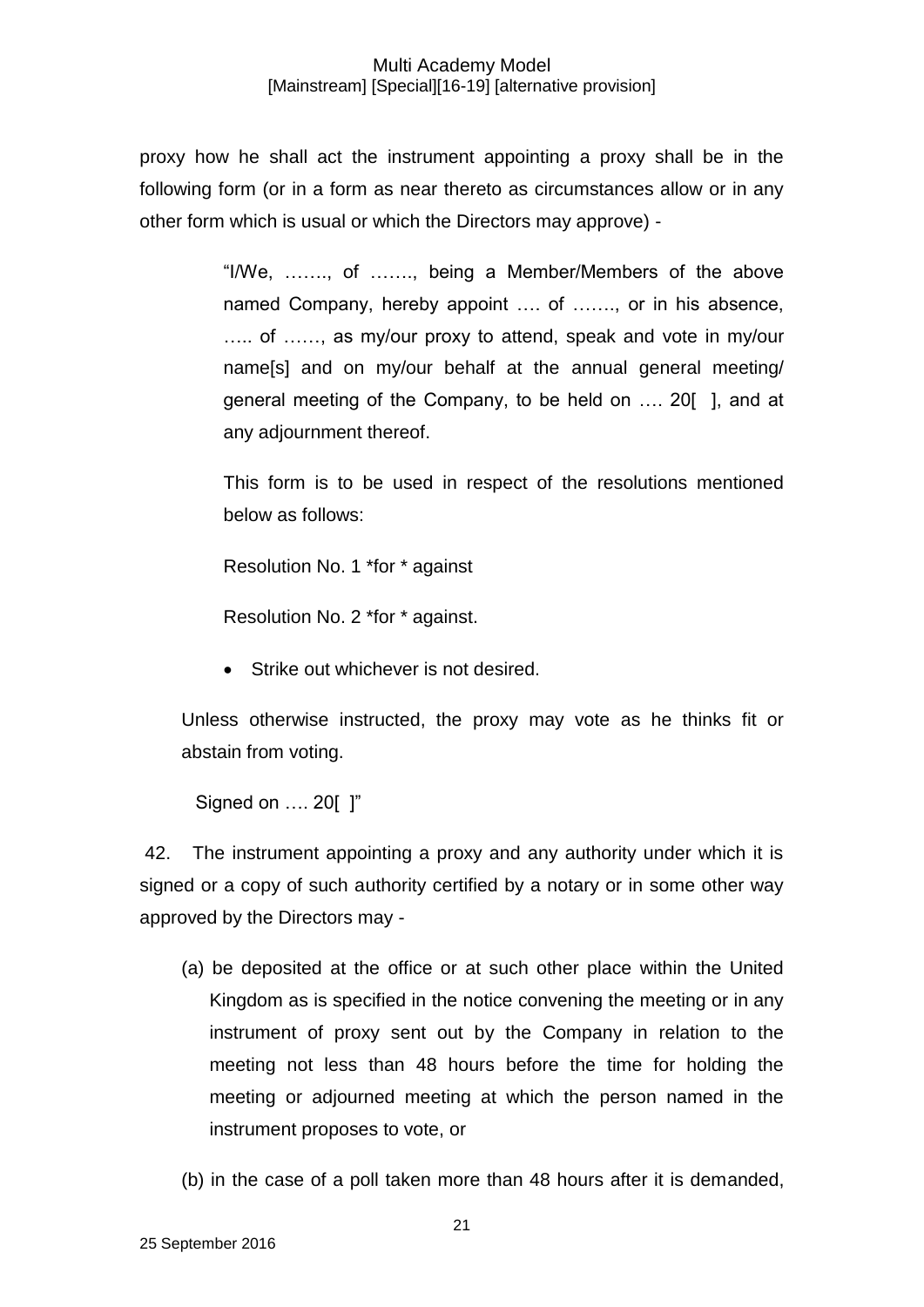be deposited as aforesaid after the poll has been demanded and not less than 24 hours before the time appointed for the taking of the poll;

(c) where the poll is not taken forthwith but is taken not more than 48 hours after it was demanded, be delivered at the meeting at which the poll was demanded to the chairman or to the Clerk or to any Director;

and an instrument of proxy which is not deposited or delivered in a manner so permitted shall be invalid.

43. A vote given or poll demanded by proxy or by the duly authorised representative of a corporation shall be valid notwithstanding the previous determination of the authority of the person voting or demanding a poll unless notice of the determination was received by the Company at the office or at such other place at which the instrument of proxy was duly deposited before the commencement of the meeting or adjourned meeting at which the vote given or the poll demanded or (or in the case of a poll taken otherwise than on the same day as the meeting or adjourned meeting) the time appointed for taking the poll.

44. Any organisation which is a Member of the Company may by resolution of its board of directors or other governing body authorise such person as it thinks fit to act as its representative at any meeting of the Company, and the person so authorised shall be entitled to exercise the same powers on behalf of the organisation which he represents as that organisation could exercise if it were an individual Member of the Company.

### **DIRECTORS**

45. The number of Directors shall be not less than three but (unless otherwise determined by ordinary resolution) shall not be subject to any maximum.

46. Subject to Articles 48-49, the Company shall have the following Directors:

a. No fewer than 6 Directors, appointed under Article 50, and in any event not less than the number of Directors needed and appointed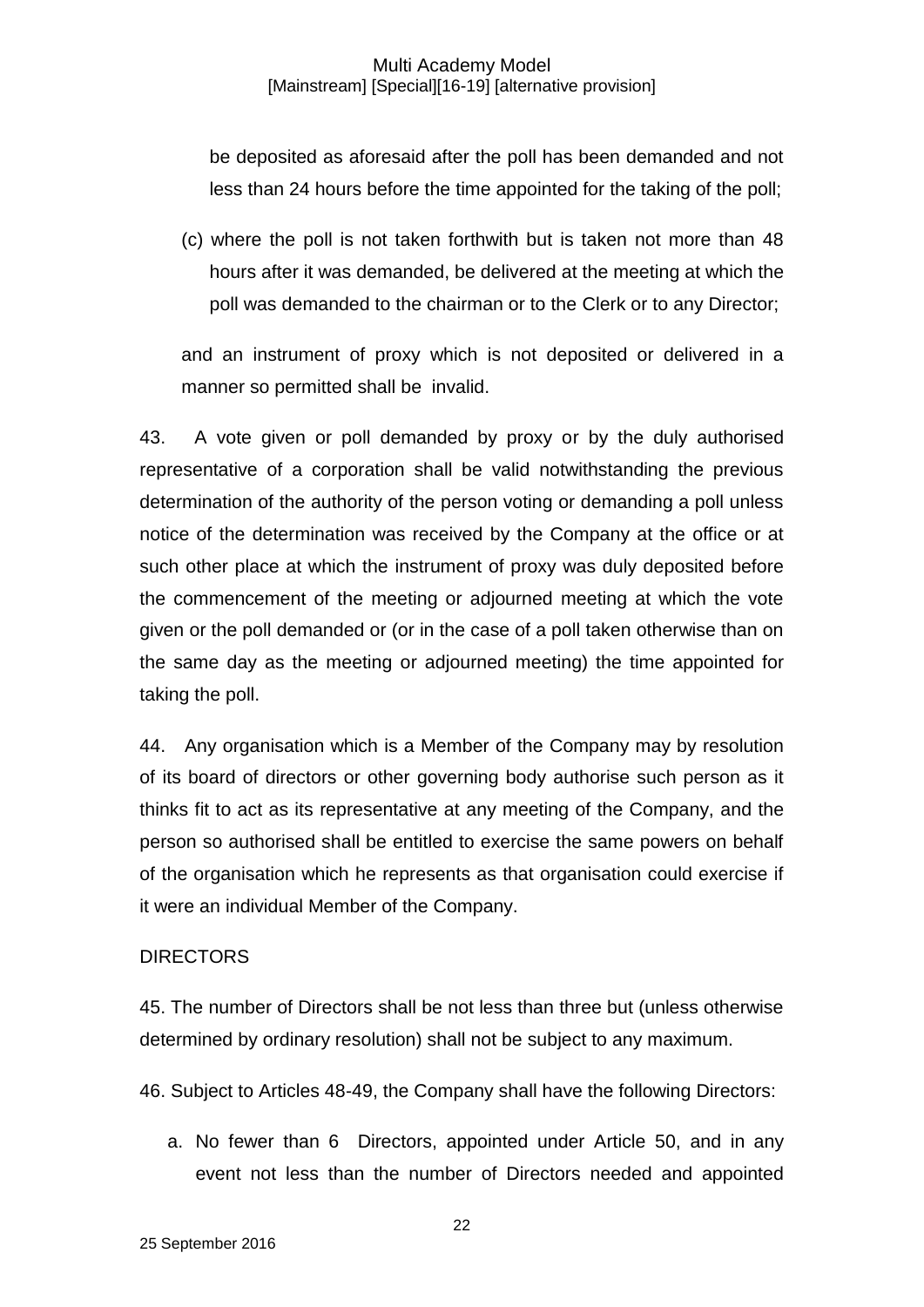under Article 50 so as to ensure that there are always two more Directors appointed under Article 50 than all other Directors of the Company;

- b. Up to 2 Community Directors appointed under Article 56A; and
- c. Parent Directors if appointed under Articles 53-56 in the event that no provision is made for parent representatives on Local Governing Bodies under Article 101A

47 The Company may also have any Co-opted Director appointed under Article 58.

47A The total number of Directors who are employees of the Company shall not exceed one third of the total number of Directors.

48. The first Directors shall be those persons named in the statement delivered pursuant to sections 9 and 12 of the Companies Act 2006.

49. Future Directors shall be appointed or elected, as the case may be, under these Articles. Where it is not possible for such a Director to be appointed or elected due to the fact that an Academy has not yet been established, then the relevant Article or part thereof shall not apply.

## APPOINTMENT OF DIRECTORS

50. The Members shall appoint no fewer than 6 Directors and in any event not less than the number of Directors needed and appointed so as to ensure that there are always two more Directors appointed under this Article than all other Directors of the Company .

51 – 52 – Not used

## PARENT DIRECTORS

53. In circumstances where the Directors have not appointed Local Governing Bodies in respect of the Academies as envisaged in Article 101A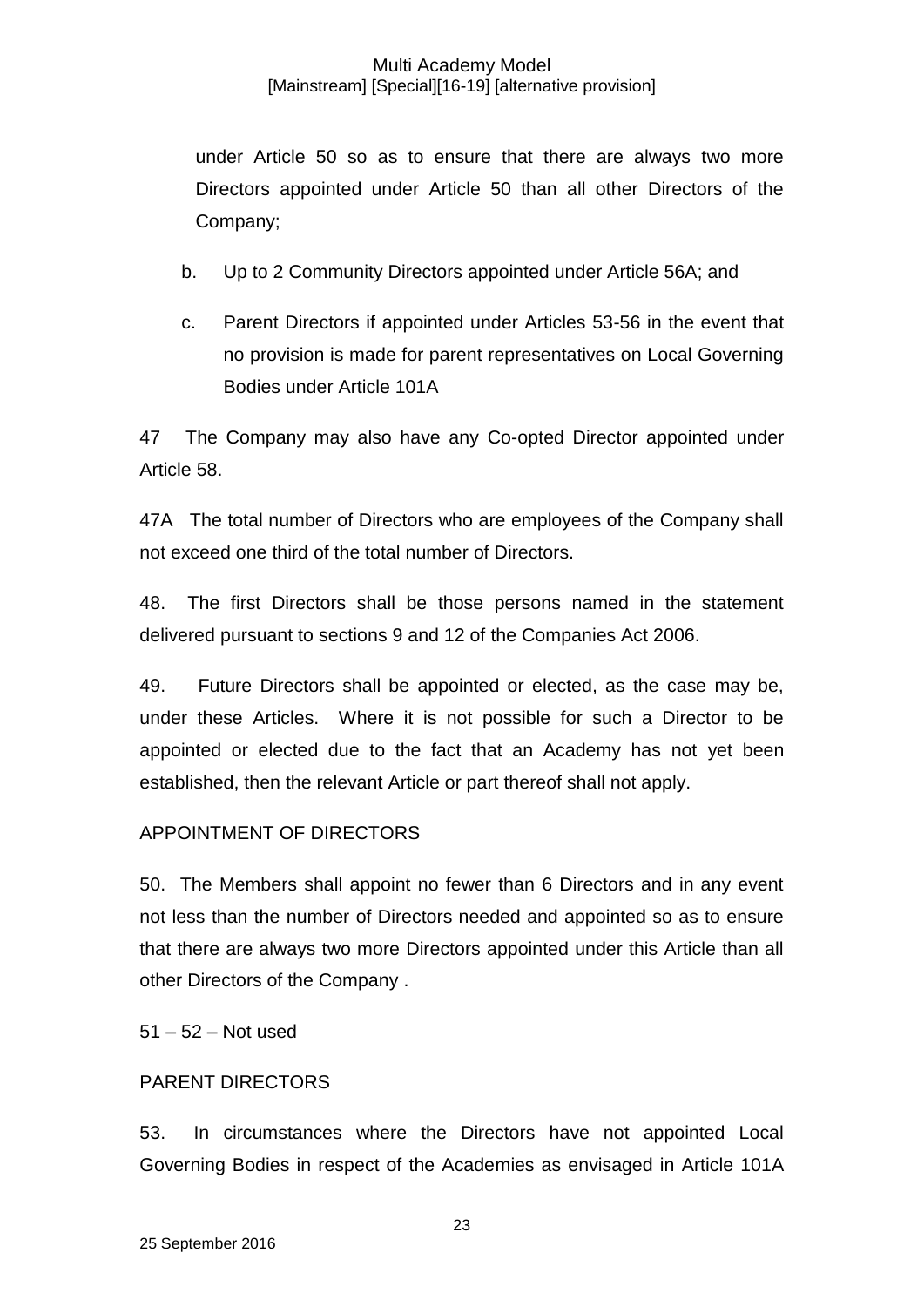there shall be a minimum of 2 Parent Directors and otherwise such number as the members shall decide who shall be appointed (or elected in accordance with Articles 54- 56..

54. Parent Directors and Parent members of the Local Governing Bodies or Advisory Bodies shall be elected ot appointed by the parents of registered pupils at one or more of the Academies and each must be a parent at the time when he is elected or appointed.

54A. Notwithstanding Article 53, if no parents put themselves forward for election the number of Parent Directors and Parent members of the Local Governing Bodies or Advisory Bodies required shall be made up by Parent Directors and Parent members appointed by the Directors..

55. The Directors shall make all necessary arrangements for, and determine all other matters relating to, an election of the Parent Directors or Parent members of Local Governing Bodies or Advisory Bodies, including any question of whether a person is a parent of a registered pupil at one of the Academies (but not one of the  $16 - 19$  Academies). Any election of the Parent Directors or Parent members of the Local Governing Bodies or Advisory Bodies which is contested shall be held by secret ballot.

56. In appointing a Parent Director or Parent member of a Local Governing Body or Advisory Body the Directors shall appoint a person who is the parent of a registered pupil at an Academy (but not one of the 16-19 Academies); or where it is not reasonably practical to do so, a person who is the parent of a child of compulsory school age.

56A. The Community Directors may be appointed by the Directors provided that the person who is appointed as a Community Director is:

(a) a person who lives or works in the community served by an

Academy; or

 (b) a person who, in the opinion of the Directors, is committed to the government and success of the Academies.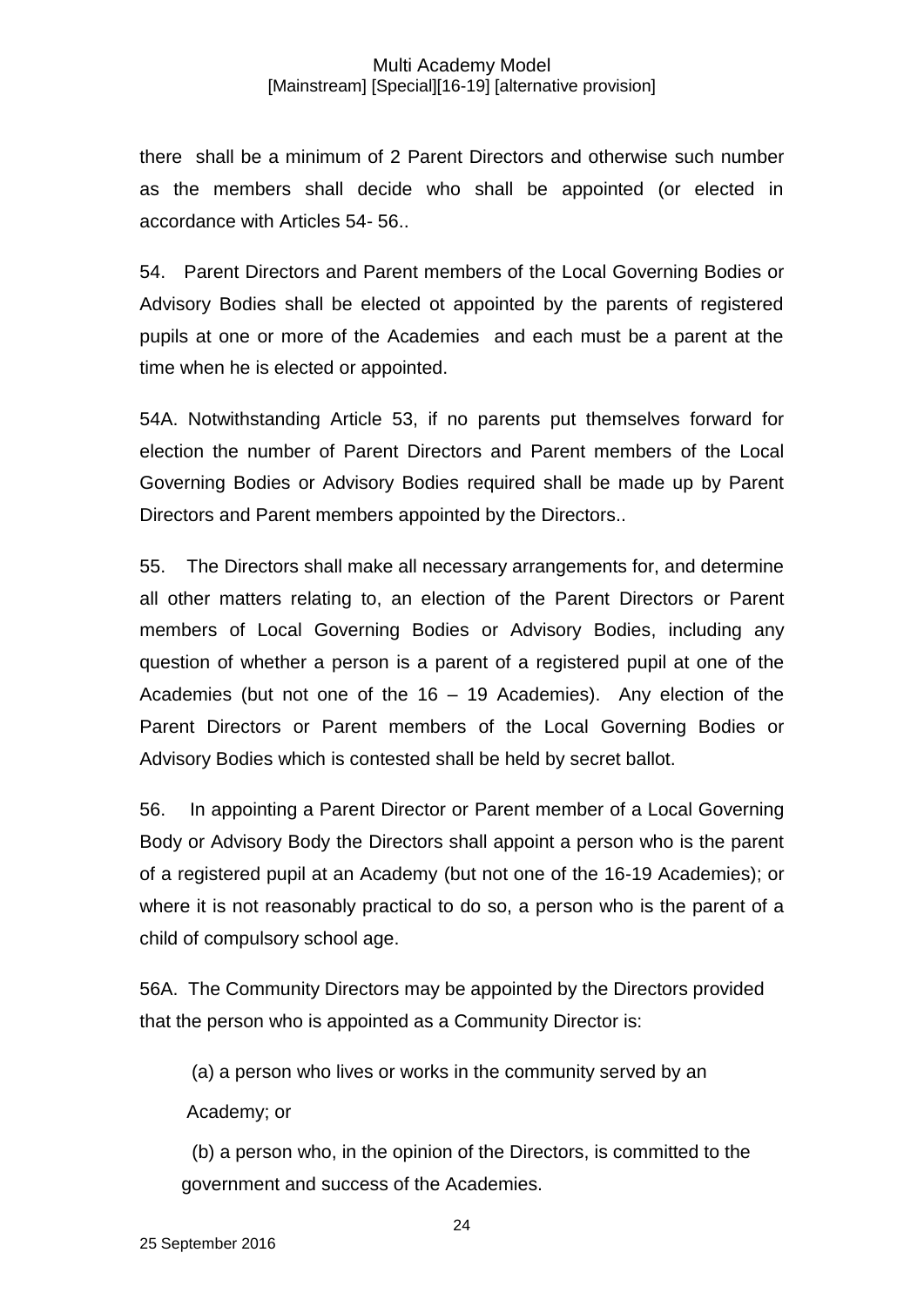The Directors may not appoint an employee of the Company as a Community Director if the number of Directors who are employed by the Company (including the Executive Principal) would hereby exceed one third of the total number of Directors.

57. Not used.

## CO-OPTED DIRECTORS

58. The Directors appointed under Article 50 with the consent of Askel Veur may appoint up to 3 Co-opted Directors for such term (not exceeding for years) and otherwise upon such conditions as they shall think fit. A 'Co-opted Director' means a person who is appointed to be a Director by being Co-opted by Directors who have not themselves been so appointed. The Directors may not co-opt an employee of the Company as a Co-opted Director if thereby the number of Directors who are employees of the Company would exceed one third of the total number of Directors.

59 – 63. Not used.

## TERM OF OFFICE

64. The term of office for any Director (other than Co-opted Directors under Article 58) shall be four years. Subject to remaining eligible to be a particular type of Director, any Director may be re-appointed or re-elected.

## RESIGNATION AND REMOVAL

65. A Director shall cease to hold office if he resigns his office by notice to the Company (but only if at least three Directors will remain in office when the notice of resignation is to take effect).

66. A Director shall cease to hold office if he is removed by the person or persons who appointed him. This Article does not apply in respect of a Parent Director.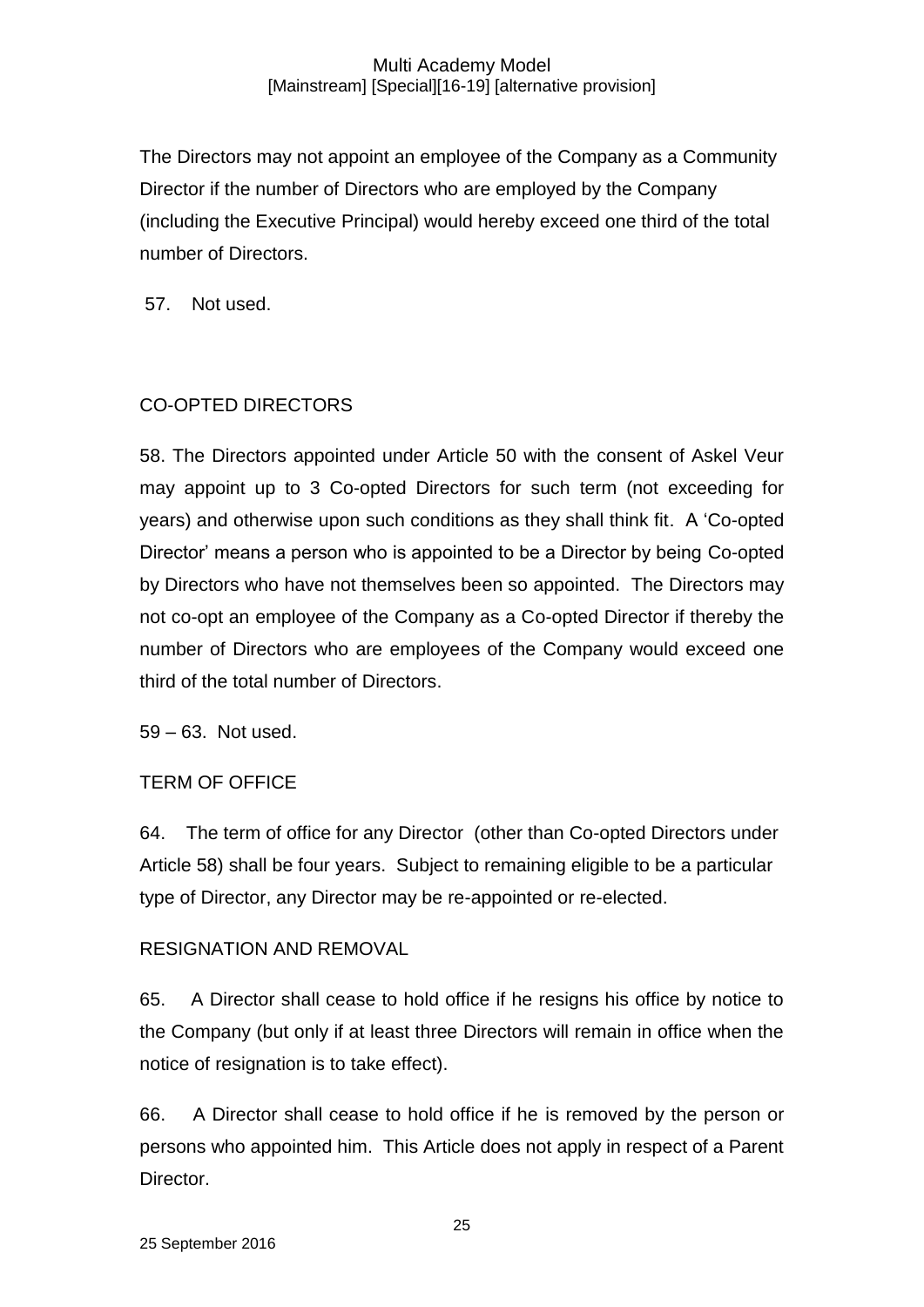67. Where a Director resigns his office or is removed from office, the Director or, where he is removed from office, those removing him, shall give written notice thereof to the Clerk.

## DISQUALIFICATION OF DIRECTORS

68. No person shall be qualified to be a Director unless he is aged 18 or over at the date of his election or appointment. No current pupil or current student of any of the Academies shall be a Director.

69. A Director shall cease to hold office if he becomes incapable by reason of illness or injury of managing or administering his own affairs.

70. A Director shall cease to hold office if he is absent without the permission of the Directors from all their meetings held within a period of six months and the Directors resolve that his office be vacated.

71. A person shall be disqualified from holding or continuing to hold office as a Director if -

- (a) his estate has been sequestrated and the sequestration has not been discharged, annulled or reduced; or
- (b) he is the subject of a bankruptcy restrictions order or an interim order.

72. A person shall be disqualified from holding or continuing to hold office as a Director at any time when he is subject to a disqualification order or a disqualification undertaking under the Company Directors Disqualification Act 1986 or to an order made under section 429(2)(b) of the Insolvency Act 1986 (failure to pay under county court administration order).

73. A Director shall cease to hold office if he ceases to be a Director by virtue of any provision in the Companies Act 2006 or is disqualified from acting as a trustee by virtue of section 178 of the Charities Act 2011 (or any statutory re-enactment or modification of that provision).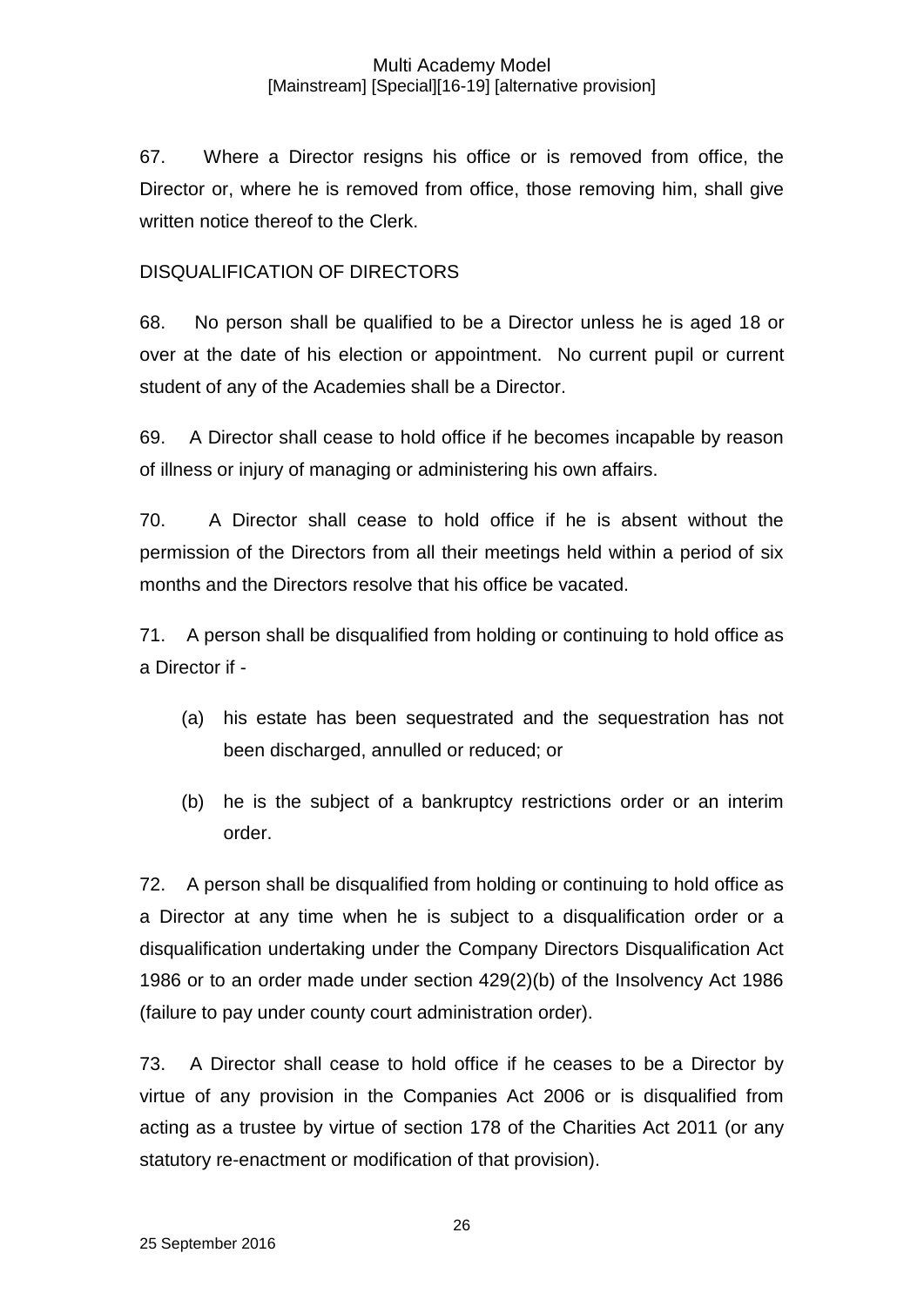74. A person shall be disqualified from holding or continuing to hold office as a Director if he has been removed from the office of charity trustee or trustee for a charity by an order made by the Charity Commission or the High Court on the grounds of any misconduct or mismanagement in the administration of the charity for which he was responsible or to which he was privy, or which he by his conduct contributed to or facilitated.

75. Not used.

76. Not used.

77. A person shall be disqualified from holding or continuing to hold office as a Director where he has, at any time, been convicted of any criminal offence, excluding any that have been spent under the Rehabilitation of Offenders Act 1974 as amended, and excluding any offence for which the maximum sentence is a fine or a lesser sentence except where a person has been convicted of any offence which falls under section 178 of the Charities Act 2011.

78. After the first Academy has opened, a person shall be disqualified from holding or continuing to hold office as a Director if he has not provided to the chairman of the Directors a criminal records certificate at an enhanced disclosure level under section 113B of the Police Act 1997. In the event that the certificate discloses any information which would in the opinion of either the chairman confirm their unsuitability to work with children that person shall be disqualified. If a dispute arises as to whether a person shall be disqualified, a referral shall be made to the Secretary of State to determine the matter. The determination of the Secretary of State shall be final.

79. Where, by virtue of these Articles a person becomes disqualified from holding, or continuing to hold office as a Director; and he is, or is proposed, to become such a Director, he shall upon becoming so disqualified give written notice of that fact to the Clerk.

27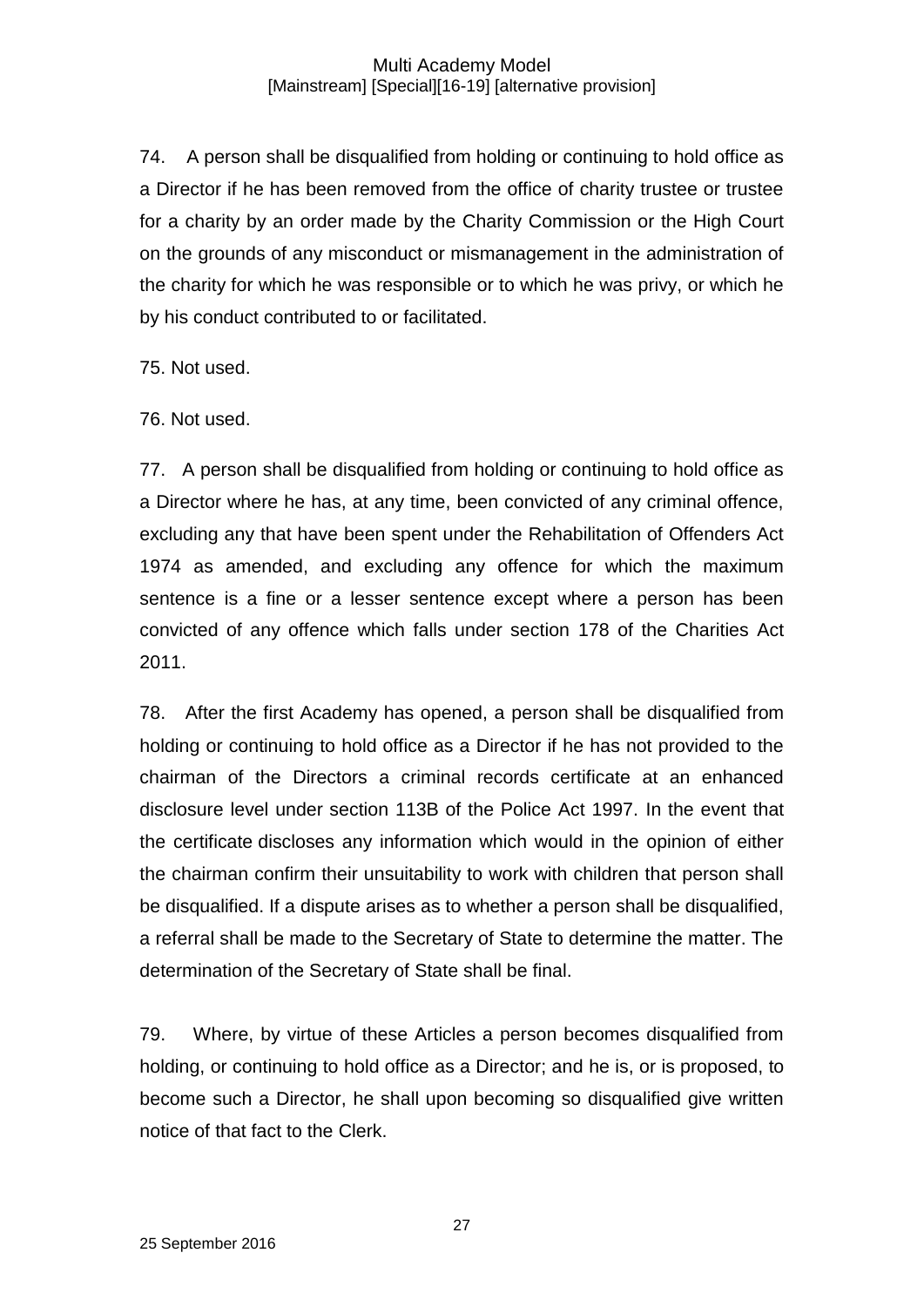80. Articles 68 to 74, Articles 77 to 79 and Articles 97 to 98 also apply to any member of any committee of the Directors, including a Local Governing Body, who is not a Director.

## CLERK TO THE DIRECTORS

81. The Clerk shall be appointed by the Directors for such term, at such remuneration and upon such conditions as they may think fit; and any Clerk so appointed may be removed by them. The Clerk shall not be a Director, [or a Principal]. Notwithstanding this Article, the Directors may, where the Clerk fails to attend a meeting of theirs, appoint any one of their number or any other person to act as Clerk for the purposes of that meeting.

## CHAIRMAN AND VICE-CHAIRMAN OF THE DIRECTORS

82. The Directors shall each school year elect a chairman and a vicechairman from among their number. A Director who is employed by the Company shall not be eligible for election as chairman or vice-chairman.

83. Subject to Article 84, the chairman or vice-chairman shall hold office as such until his successor has been elected in accordance with Article 85.

84. The chairman or vice-chairman may at any time resign his office by giving notice in writing to the Clerk. The chairman or vice-chairman shall cease to hold office if -

- (a) he ceases to be a Director;
- (b) he is employed by the Company;
- (c) he is removed from office in accordance with these Articles; or
- (d) in the case of the vice-chairman, he is elected in accordance with these Articles to fill a vacancy in the office of chairman.

85. Where by reason of any of the matters referred to in Article 84, a vacancy arises in the office of chairman or vice-chairman, the Directors shall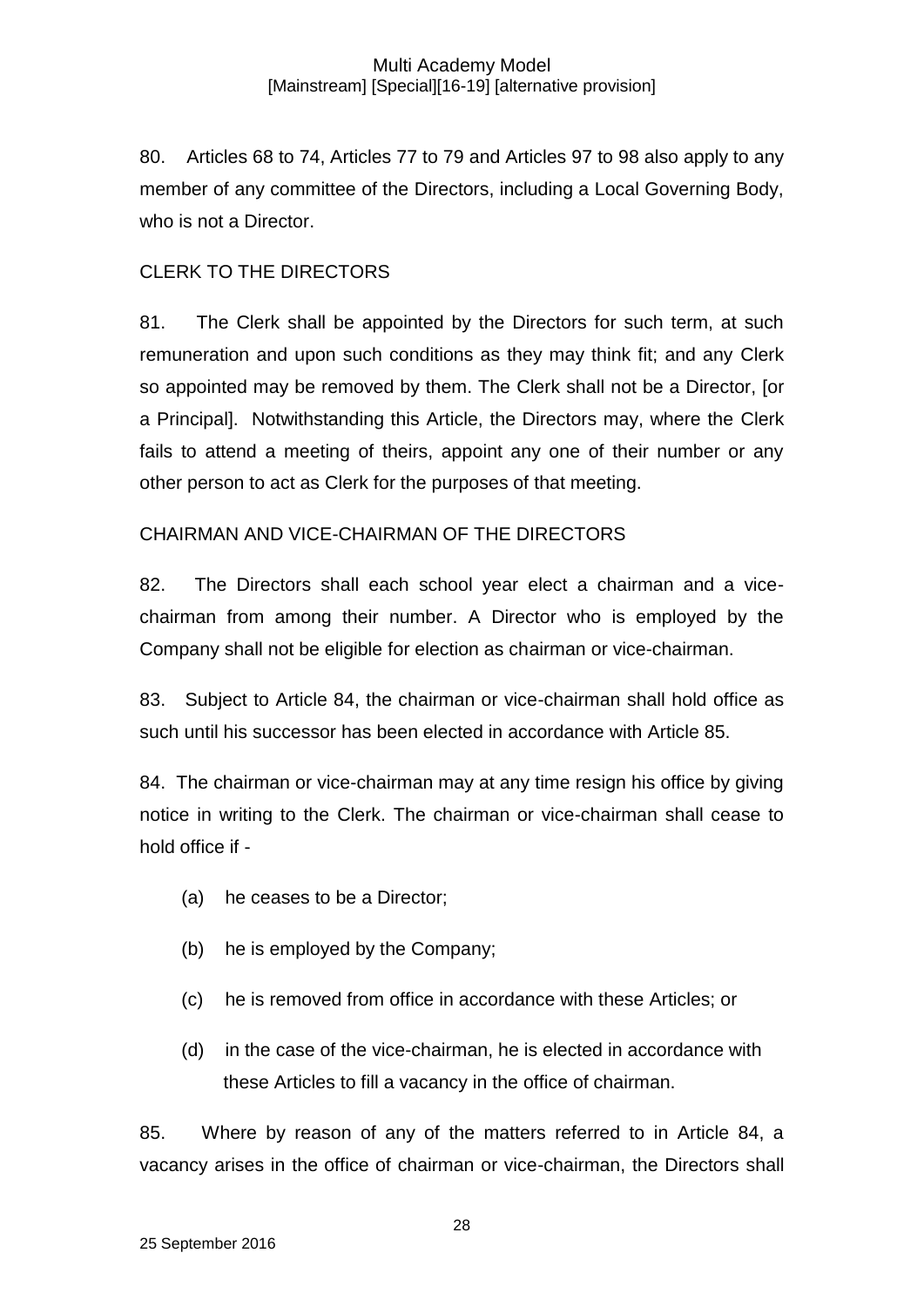at their next meeting elect one of their number to fill that vacancy.

86. Where the chairman is absent from any meeting or there is at the time a vacancy in the office of the chairman, the vice-chairman shall act as the chair for the purposes of the meeting.

87 Where in the circumstances referred to in Article 86 the vicechairman is also absent from the meeting or there is at the time a vacancy in the office of vice-chairman, the Directors shall elect one of their number to act as a chairman for the purposes of that meeting, provided that the Director elected shall not be a person who is employed by the Company.

88. The Secretary shall act as a chairman during that part of any meeting at which the chairman is elected.

89. Any election of the chairman or vice-chairman which is contested shall be held by secret ballot.  $=$ .

90. The Directors may remove the chairman or vice-chairman from office in accordance with these Articles.

91. A resolution to remove the chairman or vice-chairman from office which is passed at a meeting of the Directors shall not have effect unless -

- i) it is confirmed by a resolution passed at a second meeting of the Directors held not less than fourteen days after the first meeting; and
- ii) the matter of the chairman's or vice-chairman's removal from office is specified as an item of business on the agenda for each of those meetings.

92. Before the Directors resolve at the relevant meeting on whether to confirm the resolution to remove the chairman or vice-chairman from office, the Director or Directors proposing his removal shall at that meeting state their reasons for doing so and the chairman or vice-chairman shall be given an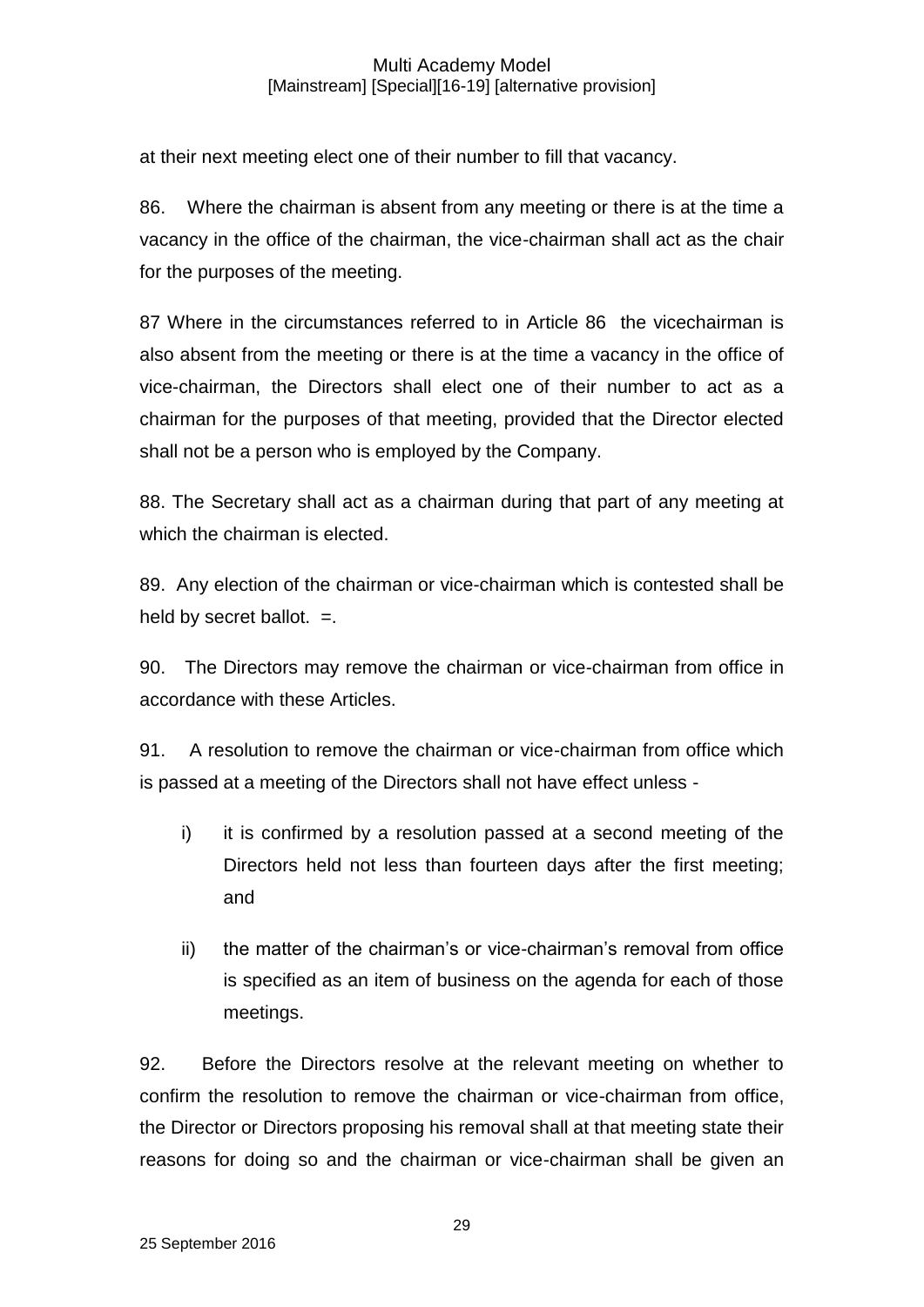opportunity to make a statement in response.

## POWERS OF DIRECTORS

93. Subject to provisions of the Companies Act 2006, the Articles and to any directions given by special resolution, the business of the Company shall be managed by the Directors who may exercise all the powers of the Company. No alteration of the Articles and no such direction shall invalidate any prior act of the Directors which would have been valid if that alteration had not been made or that direction had not been given. The powers given by this Article shall not be limited by any special power given to the Directors by the Articles and a meeting of Directors at which a quorum is present may exercise all the powers exercisable by the Directors.

94. In addition to all powers hereby expressly conferred upon them and without detracting from the generality of their powers under the Articles the Directors shall have the following powers, namely:

(a) to expend the funds of the Company in such manner as they shall consider most beneficial for the achievement of the Object and to invest in the name of the Company such part of the funds as they may see fit and to direct the sale or transposition of any such investments and to expend the proceeds of any such sale in furtherance of the Object;

(b) to enter into contracts on behalf of the Company.

95. In the exercise of their powers and functions, the Directors may consider any advice given by any executive officer.

96. Any bank account in which any money of the Company is deposited shall be operated by the Directors in the name of the Company. All cheques and orders for the payment of money from such an account shall be signed by at least two signatories authorised by the Directors.

## CONFLICTS OF INTEREST

30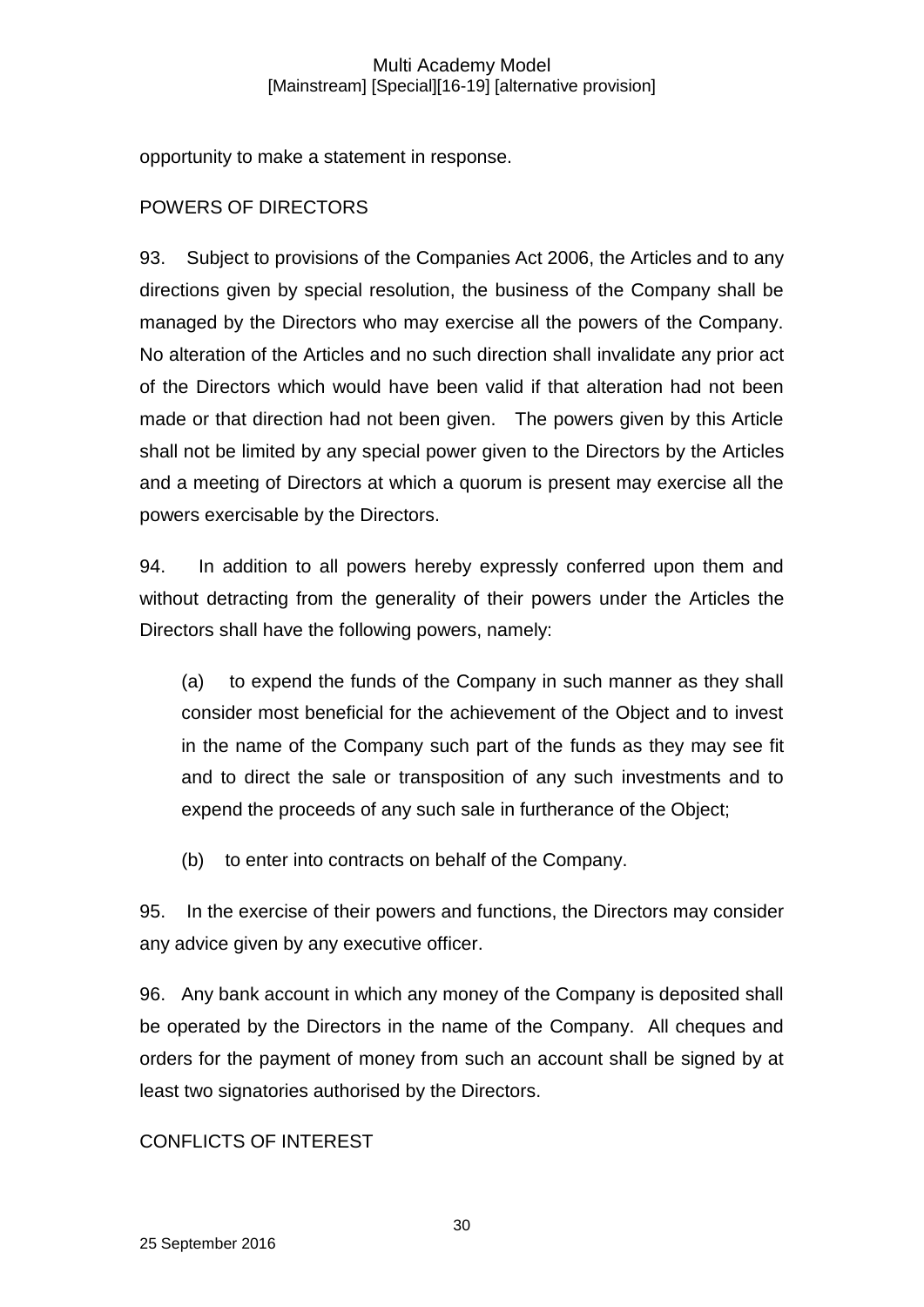97. Any Director who has or can have any direct or indirect duty or personal interest (including but not limited to any Personal Financial Interest) which conflicts or may conflict with his duties as a Director shall disclose that fact to the Directors as soon as he becomes aware of it. A Director must absent himself from any discussions of the Directors in which it is possible that a conflict will arise between his duty to act solely in the interests of the Company and any duty or personal interest (including but not limited to any Personal Financial Interest).

98. For the purpose of Article 97, a Director has a Personal Financial Interest in the employment or remuneration of, or the provision of any other benefit to, that Director as permitted by and as defined by Articles 6.5-6.9.

## THE MINUTES

99. The minutes of the proceedings of a meeting of the Directors shall be drawn up and entered into a book kept for the purpose by the person acting as Clerk for the purposes of the meeting; and shall be signed (subject to the approval of the Directors) at the same or next subsequent meeting by the person acting as chairman thereof.

The minutes shall include a record of:

(a) all appointments of officers made by the Directors; and

(b) all proceedings at meetings of the Company and of the Directors and of committees of Directors including the names of the Directors present at each such meeting.

## **COMMITTEES**

100. Subject to these Articles, the Directors:

a) may appoint separate committees to be known as Local Governing Bodies for each Academy (and the same Local Governing Body may be appointed for more than one Academy falling under Article 4(i) or for more than one Academy falling under Article 4(ii) but the same Local Governing Body may not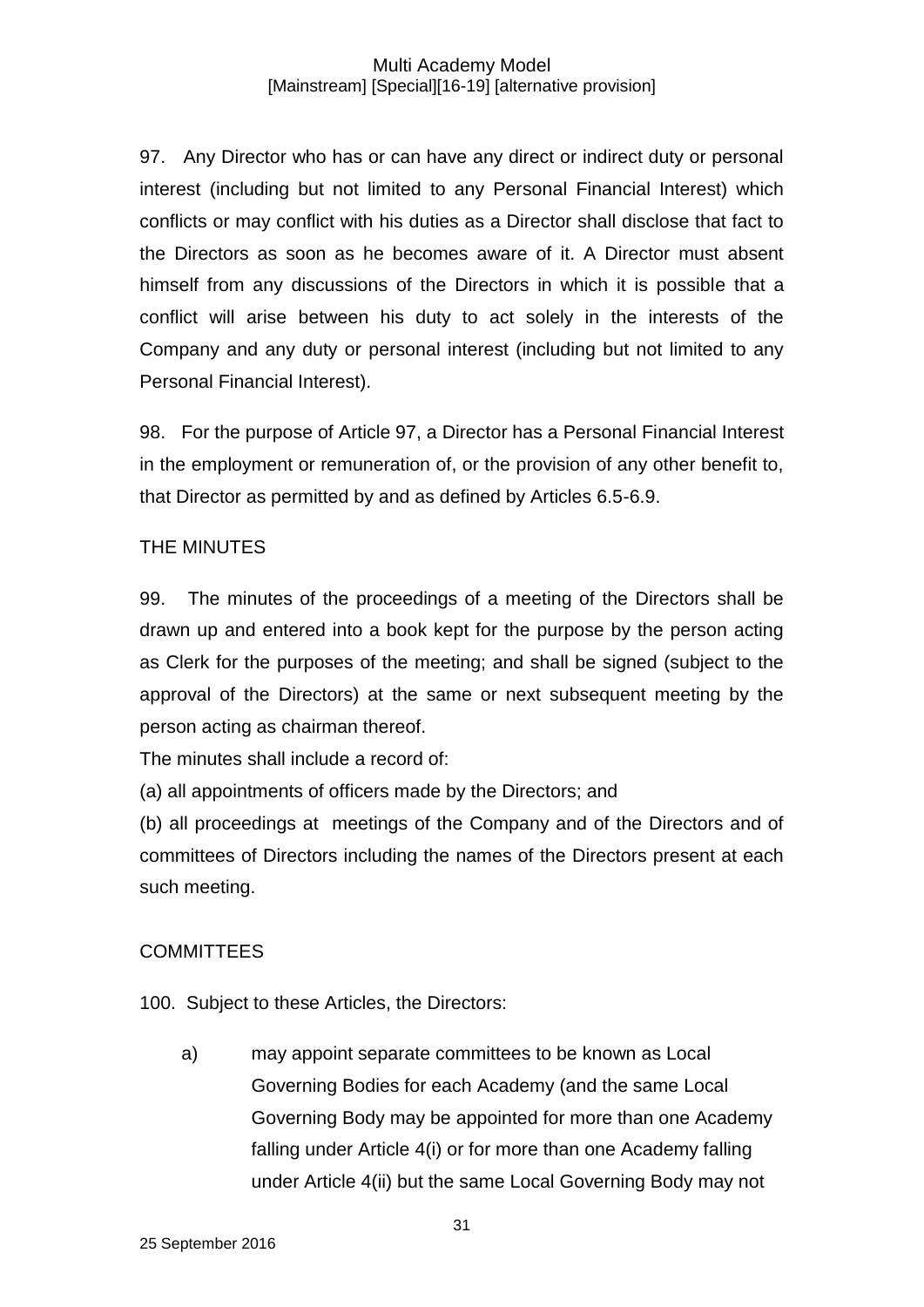act for Academies that fall under Article 4(i) and for Academies that fall under Article 4(ii)) ; and

b) may establish any other committee.

101. Subject to these Articles, the constitution, membership and proceedings of any committee shall be determined by the Directors. The establishment, terms of reference, constitution and membership of any committee of the Directors shall be reviewed at least once in every twelve months. The membership of any committee of the Directors may include persons who are not Directors, provided that (with the exception of the Local Governing Bodies) a majority of members of any such committee shall be Directors. Except in the case of a Local Governing Body, no vote on any matter shall be taken at a meeting of a committee of the Directors unless the majority of members of the committee present are Directors.

101A. The Directors shall ensure that any Local Governing Body shall include at least 2 elected representatives of the parents of pupils attending the relevant Academy (or, where the Local Governing Body acts for more than one academy, any of the academies for which the Local Governing Body acts)..

102. The power of delegation exercised under Article 105 in relation to the establishment of a Local Governing Body for an Academy shall be by way of Scheme of Delegation. The first Scheme of Delegation to be put in place for an Academy following incorporation will follow the Scheme of Delegation attached to these Articles.

103. Not used.

104. The functions and proceedings of the Local Governing Bodies shall be subject to regulations made by the Directors from time to time.

### DELEGATION

105. Subject to these Articles, the Directors may delegate to any Director,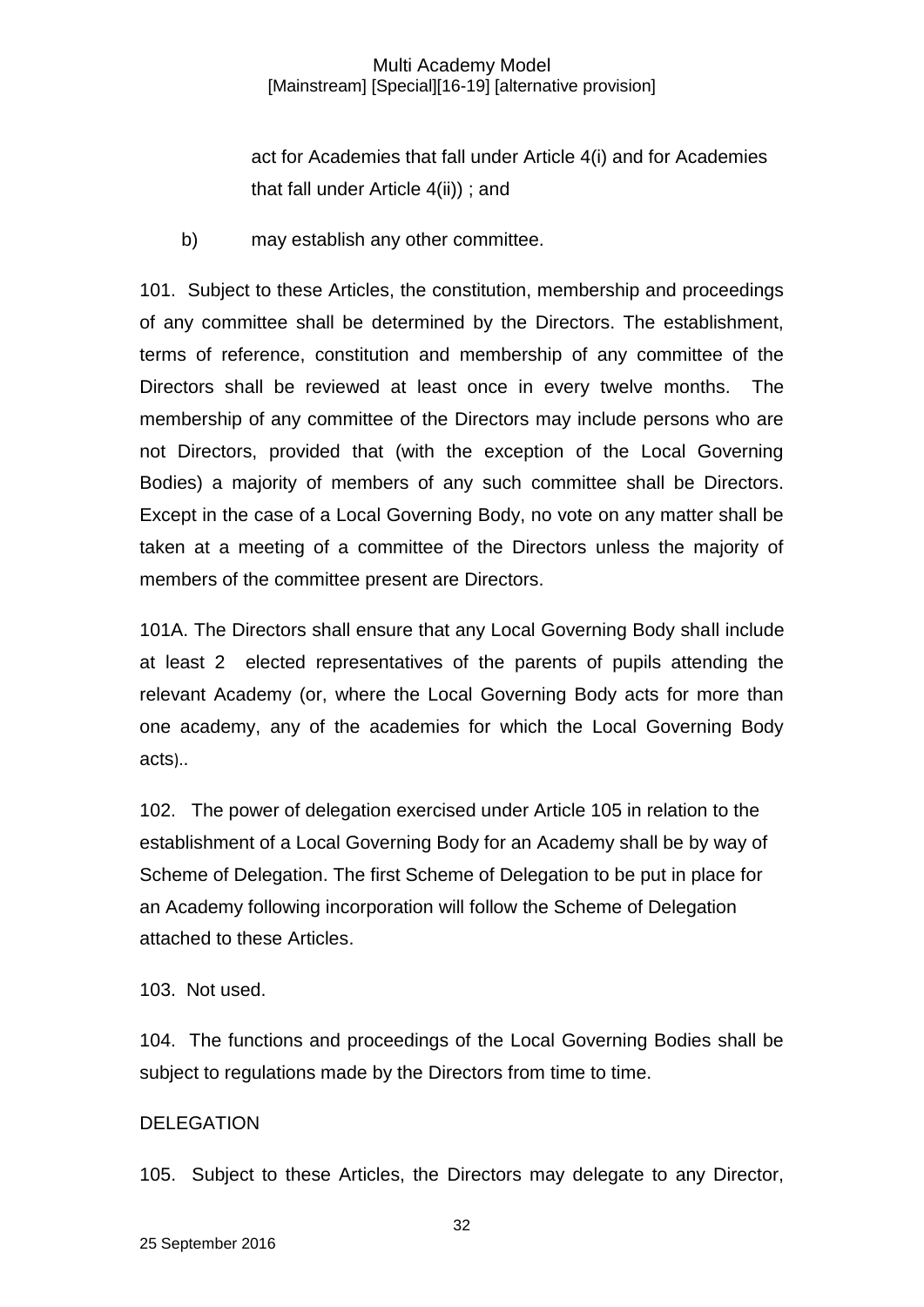committee (including any Local Governing Body), [the Chief Executive Officer] or any other holder of an executive office, such of their powers or functions (including the power to sub-delegate) as they consider desirable to be exercised by them. The Directors may impose conditions when delegating, including the condition that the relevant powers are exercisable only by the person or committee to whom they are delegated, and the delegation may be revoked or altered..

106. Where any power or function of the Directors has been exercised by any committee (including any Local Governing Body), any Director, [the Chief Executive Officer] or any other holder of an executive office, that person or committee shall report to the Directors in respect of any action taken or decision made with respect to the exercise of that power or function at the meeting of the Directors immediately following the taking of the action or the making of the decision.

### PRINCIPALS AND STAFF

107. The Directors, after consultation with the Members, shall appoint the Principals of the Academies. The Directors may delegate such powers and functions as they consider are required by the Principals for the internal organisation, management and control of the Academies (including the implementation of all policies approved by the Directors and for the direction of the teaching and curriculum at the Academies).

107A. In appointing staff the Directors will have regard where relevant to their powers under section 124A of the School Standards and Framework Act 1998 or to the powers provided to them under the relevant supplemental funding agreement in respect of each Academy and to their power where relevant to declare a Genuine Occupational Requirement for non-teaching appointments where they believe this to be justified.

### MEETINGS OF THE DIRECTORS

108. Subject to these Articles, the Directors may regulate their proceedings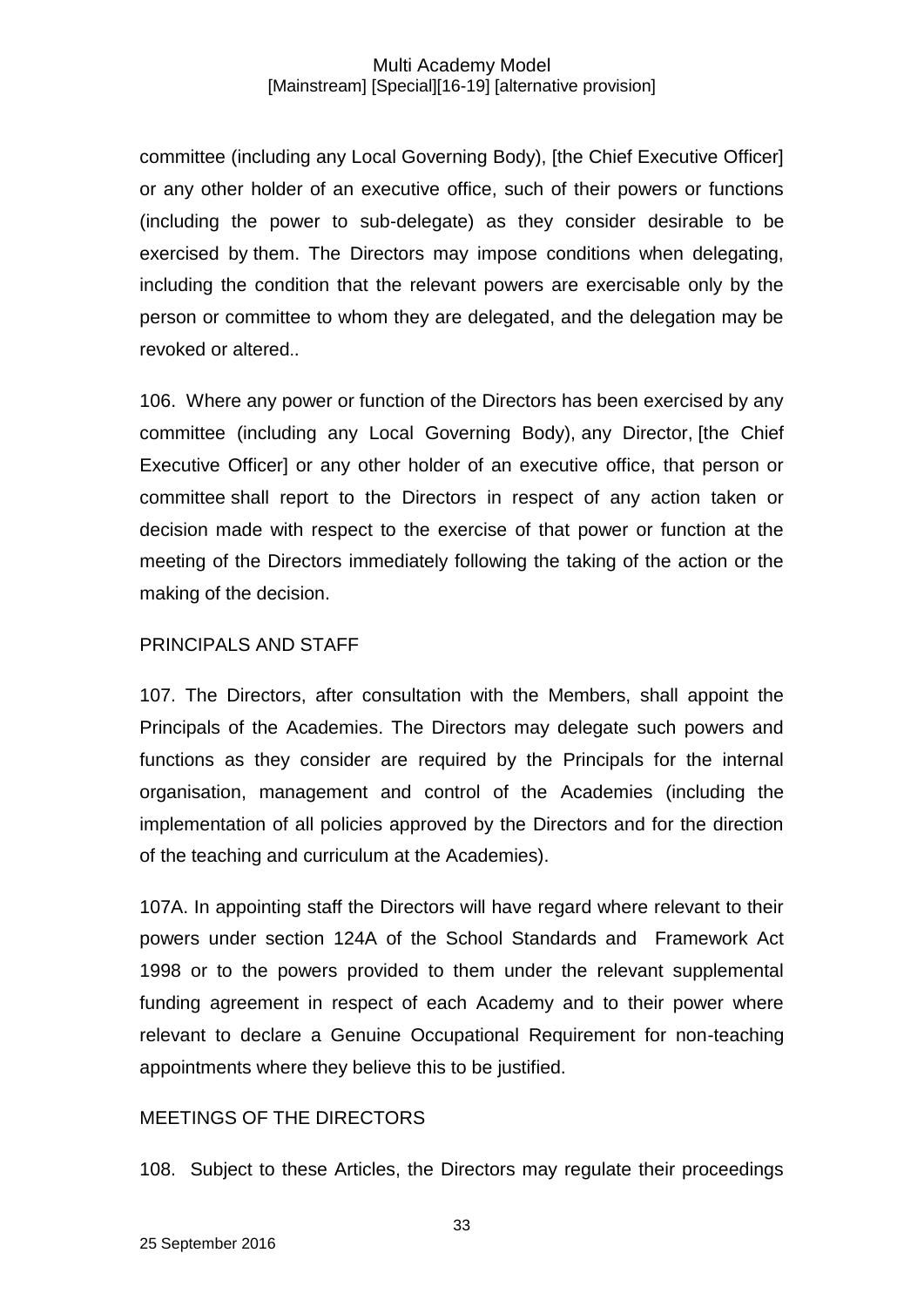as they think fit.

109. The Directors shall hold at least three meetings in every school year. Meetings of the Directors shall be convened by the Clerk. In exercising his functions under this Article the Clerk shall comply with any direction -

- a. given by the Directors; or
- b. given by the chairman of the Directors or, in his absence or where there is a vacancy in the office of chairman, the vice-chairman of the Directors, so far as such direction is not inconsistent with any direction given as mentioned in (a).

110. Any three Directors may, by notice in writing given to the Clerk, requisition a meeting of the Directors; and it shall be the duty of the Clerk to convene such a meeting as soon as is reasonably practicable.

111. Each Director shall be given at least seven clear days before the date of a meeting –

- i) notice in writing thereof, signed by the Clerk, and sent to each Director at the address provided by each Director from time to time; and
- ii) a copy of the agenda for the meeting;

provided that where the chairman or, in his absence or where there is a vacancy in the office of chairman, the vice-chairman, so determines on the ground that there are matters demanding urgent consideration, it shall be sufficient if the written notice of a meeting, and the copy of the agenda thereof are given within such shorter period as he directs.

112. The convening of a meeting and the proceedings conducted thereat shall not be invalidated by reason of any individual not having received written notice of the meeting or a copy of the agenda thereof.

113. A resolution to rescind or vary a resolution carried at a previous meeting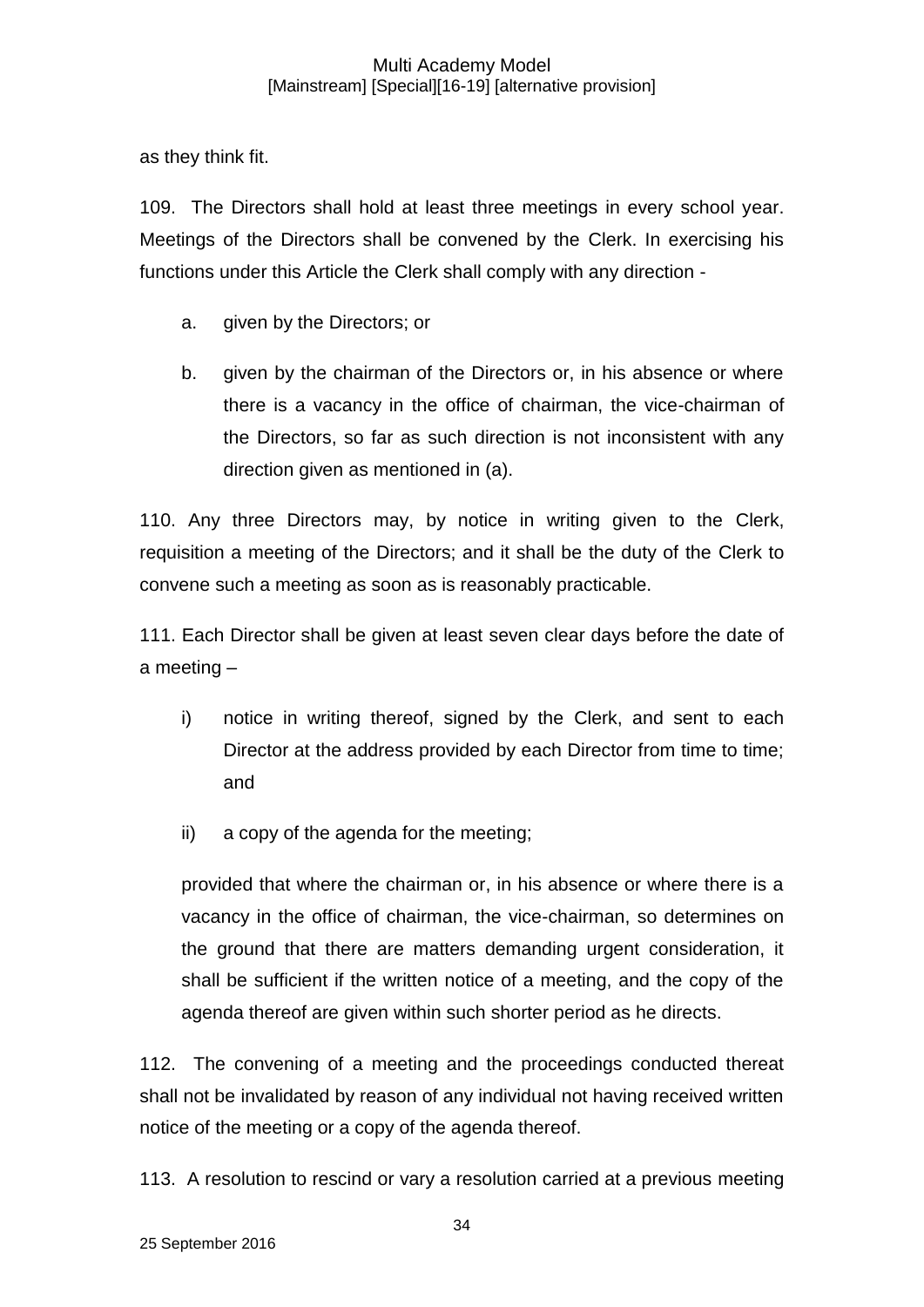of the Directors shall not be proposed at a meeting of the Directors unless the consideration of the rescission or variation of the previous resolution is a specific item of business on the agenda for that meeting.

114. A meeting of the Directors shall be terminated forthwith if -

- (a) the Directors so resolve; or
- (b) the number of Directors present ceases to constitute a quorum for a meeting of the Directors in accordance with Article 117, subject to Article 119 .

115. Where in accordance with Article 114 a meeting is not held or is terminated before all the matters specified as items of business on the agenda for the meeting have been disposed of, a further meeting shall be convened by the Clerk as soon as is reasonably practicable, but in any event within seven days of the date on which the meeting was originally to be held or was so terminated.

116. Where the Directors resolve in accordance with Article 114 to adjourn a meeting before all the items of business on the agenda have been disposed of, the Directors shall before doing so determine the time and date at which a further meeting is to be held for the purposes of completing the consideration of those items, and they shall direct the Clerk to convene a meeting accordingly.

117. Subject to Article 119 the quorum for a meeting of the Directors, and any vote on any matter thereat, shall be any three Directors, or, where greater, any one third (rounded up to a whole number) of the total number of Directors holding office at the date of the meeting.

118. The Directors may act notwithstanding any vacancies in their number, but, if the numbers of Directors is less than the number fixed as the quorum, the continuing Directors may act only for the purpose of filling vacancies or of calling a general meeting.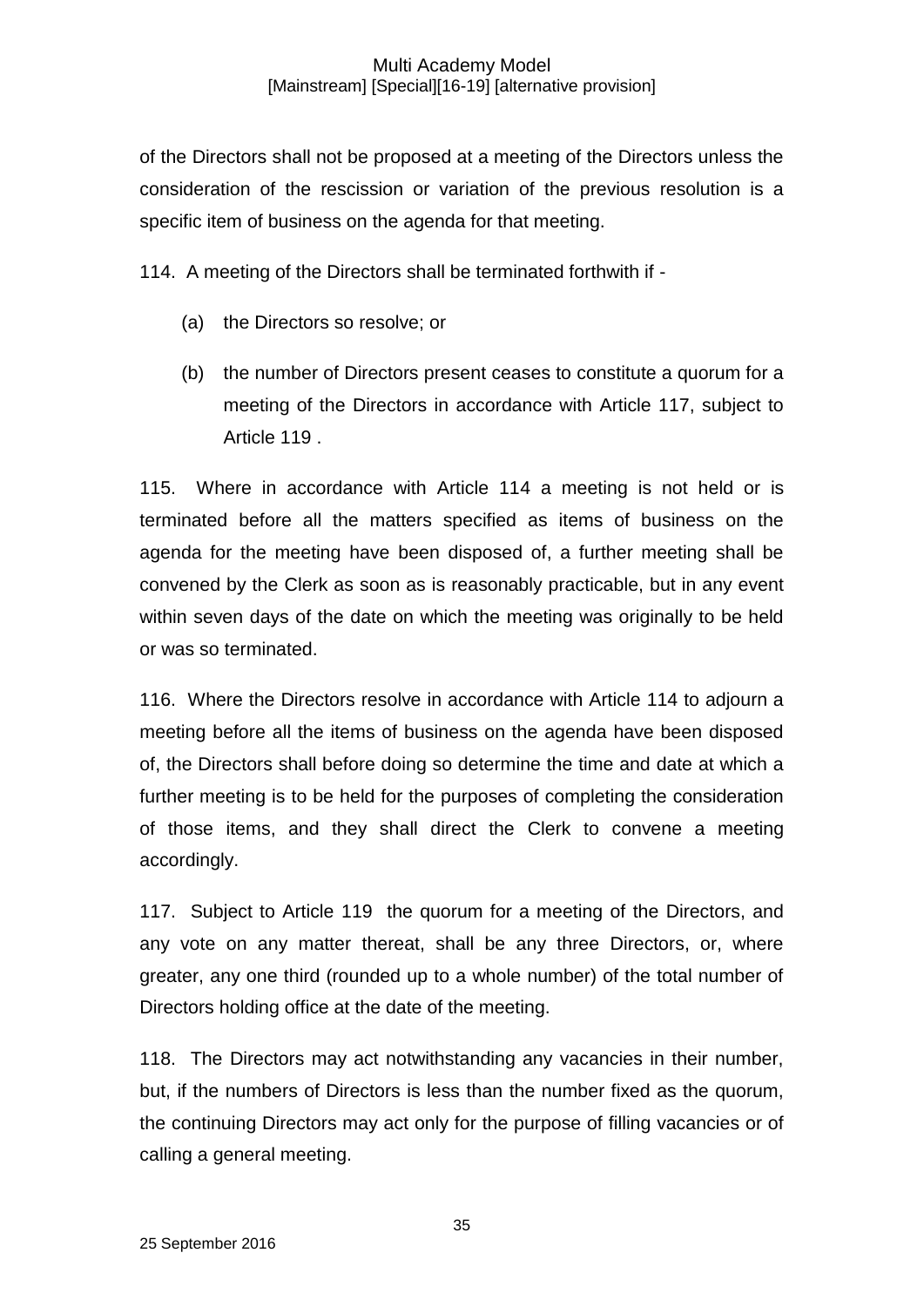119. The quorum for the purposes of -

- (a) appointing a parent Director under Articles 56;
- (b) any vote on the removal of a Director in accordance with Article 66;
- (c) any vote on the removal of the chairman of the Directors in accordance with Article 90;

shall be any two-thirds (rounded up to a whole number) of the persons who are at the time Directors entitled to vote on those respective matters.

120. Subject to these Articles, every question to be decided at a meeting of the Directors shall be determined by a majority of the votes of the Directors present and voting on the question. Every Director shall have one vote.

121. Subject to Articles 117-119, where there is an equal division of votes, the chairman of the meeting shall have a casting vote in addition to any other vote he may have.

122. The proceedings of the Directors shall not be invalidated by

- a. any vacancy among their number; or
- b. any defect in the election, appointment or nomination of any Director.

123. A resolution in writing, signed by all the Directors entitled to receive notice of a meeting of Directors or of a committee of Directors, shall be valid and effective as if it had been passed at a meeting of Directors or (as the case may be) a committee of Directors duly convened and held. Such a resolution may consist of several documents in the same form, each signed by one or more of the Directors.

124. Subject to Article 125, the Directors shall ensure that a copy of

a. the agenda for every meeting of the Directors;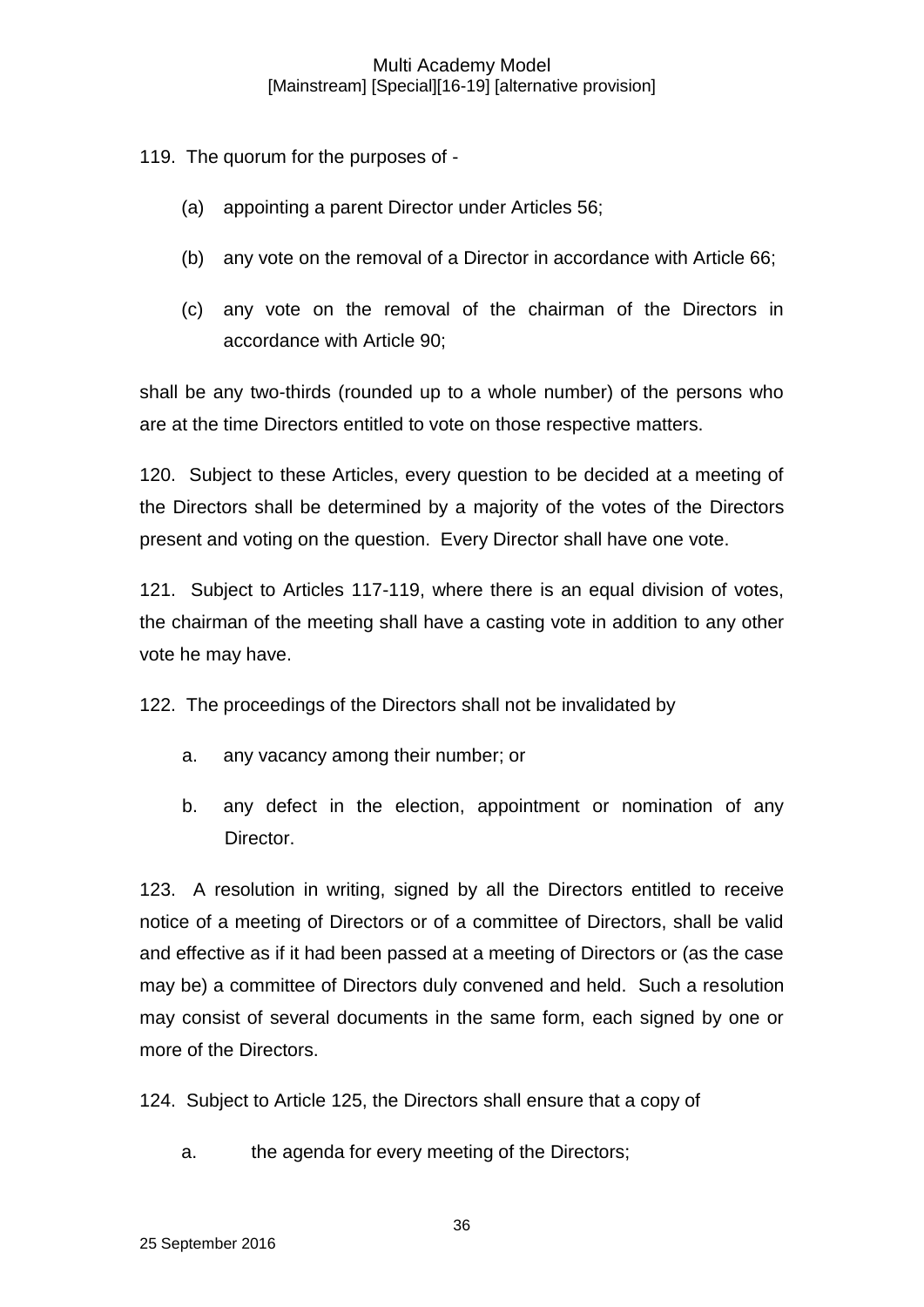b. the draft minutes of every such meeting, if they have been approved by the person acting as chairman of that meeting;

c. the signed minutes of every such meeting; and

d. any report, document or other paper considered at any such meeting,

are, as soon as is reasonably practicable, made available at every Academy to persons wishing to inspect them.

125. There may be excluded from any item required to be made available in pursuance of Article 124, any material relating to -

a. a named teacher or other person employed, or proposed to be employed, at any Academy;

b. a named pupil or named student at, or candidate for admission to, any Academy; and

c. any matter which, by reason of its nature, the Directors are satisfied should remain confidential.

126. Any Director shall be able to participate in meetings of the Directors by telephone or video conference provided that:

a. he has given notice of his intention to do so detailing the telephone number on which he can be reached and/or appropriate details of the video conference suite from which he shall be taking part at the time of the meeting at least 48 hours before the meeting; and,

b. the Directors have access to the appropriate equipment if after all reasonable efforts it does not prove possible for the person to participate by telephone or video conference the meeting may still proceed with its business provided it is otherwise quorate.

### PATRONS AND HONORARY OFFICERS

37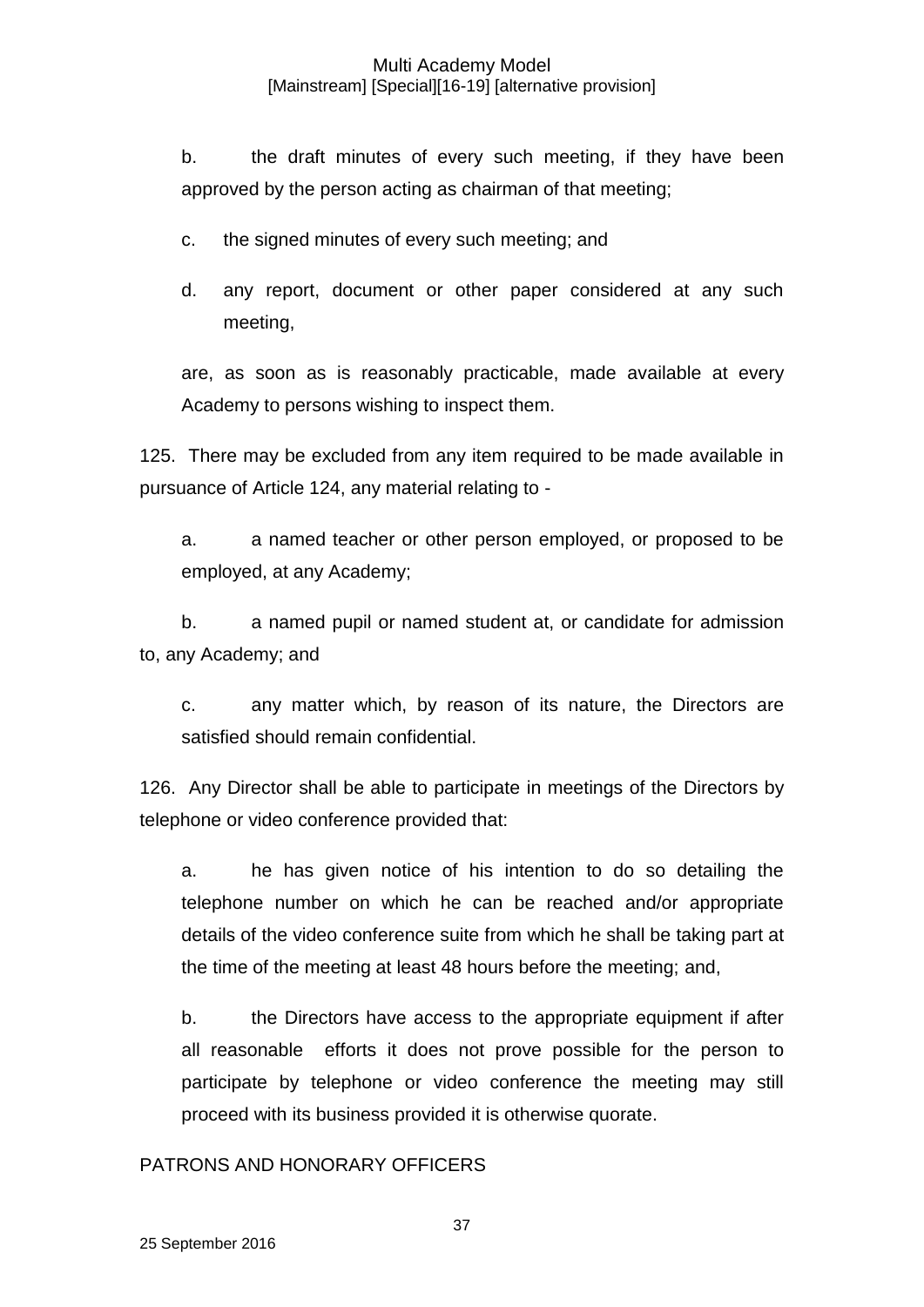127. The Directors may from time to time appoint any person whether or not a Member of the Company to be a patron of the Company or to hold any honorary office and may determine for what period he is to hold such office.

## THE SEAL

128. The seal, if any, shall only be used by the authority of the Directors or of a committee of Directors authorised by the Directors. The Directors may determine who shall sign any instrument to which the seal is affixed and unless otherwise so determined it shall be signed by a Director and by the Clerk or by a second Director.

### **ACCOUNTS**

129. Accounts shall be prepared in accordance with the relevant Statement of Recommended Practice as if the Company was a non-exempt charity and Parts 15 and 16 of the Companies Act 2006 and shall file these with the Secretary of State and the Principal Regulator by 31 December each Academy Financial Year.

### ANNUAL REPORT

130. The Directors shall prepare its Annual Report in accordance with the Statement of Recommended Practice as if the Company was a non-exempt charity and shall file these with the Secretary of State and the Principal Regulator by 31 December each Academy Financial Year.

### ANNUAL RETURN

131. The Directors shall comply with their obligations under Part 24 of the Companies Act 2006 (or any statutory re-enactment or modification of that Act) with regard to the preparation of an annual return to the Registrar of Companies and in accordance with the Statement of Recommended Practice as if the Company was a non-exempt charity and to the Secretary of State and the Principal Regulator by 31 December each Academy Financial Year.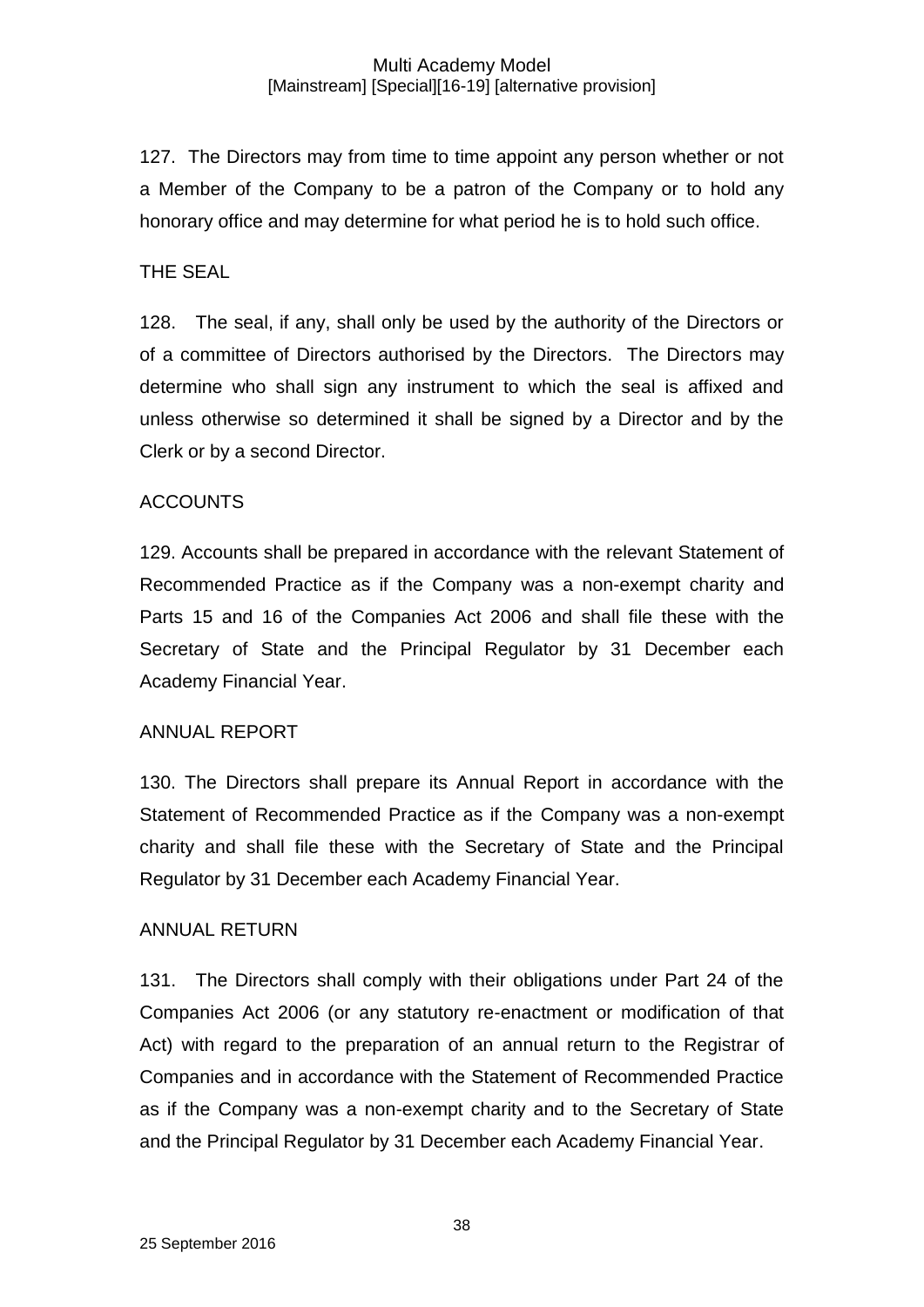## NOTICES

132. Any notice to be given to or by any person pursuant to the Articles (other than a notice calling a meeting of the directors) shall be in writing or shall be given using electronic communications to an address for the time being notified for that purpose to the person giving the notice. In these Articles, "Address" in relation to electronic communications, includes a number or address used for the purposes of such communications.

133. A notice may be given by the Company to a Member either personally or by sending it by post in a prepaid envelope addressed to the Member at his registered address or by leaving it at that address or by giving it using electronic communications to an address for the time being notified to the Company by the Member. A Member whose registered address is not within the United Kingdom and who gives to the Company an address within the United Kingdom at which notices may be given to him, or an address to which notices may be sent using electronic communications, shall be entitled to have notices given to him at that address, but otherwise no such Member shall be entitled to receive any notice from the Company.

134. A Member present, either in person or by proxy, at any meeting of the Company shall be deemed to have received notice of the meeting and, where necessary, of the purposes for which it was called.

135. Proof that an envelope containing a notice was properly addressed, prepaid and posted shall be conclusive evidence that the notice was given. Proof that a notice contained in an electronic communication was sent in accordance with guidance issued by the Institute of Chartered Secretaries and Administrators shall be conclusive evidence that the notice was given. A notice shall be deemed to be given at the expiration of 48 hours after the envelope containing it was posted or, in the case of a notice contained in an electronic communication, at the expiration of 48 hours after the time it was sent.

## INDEMNITY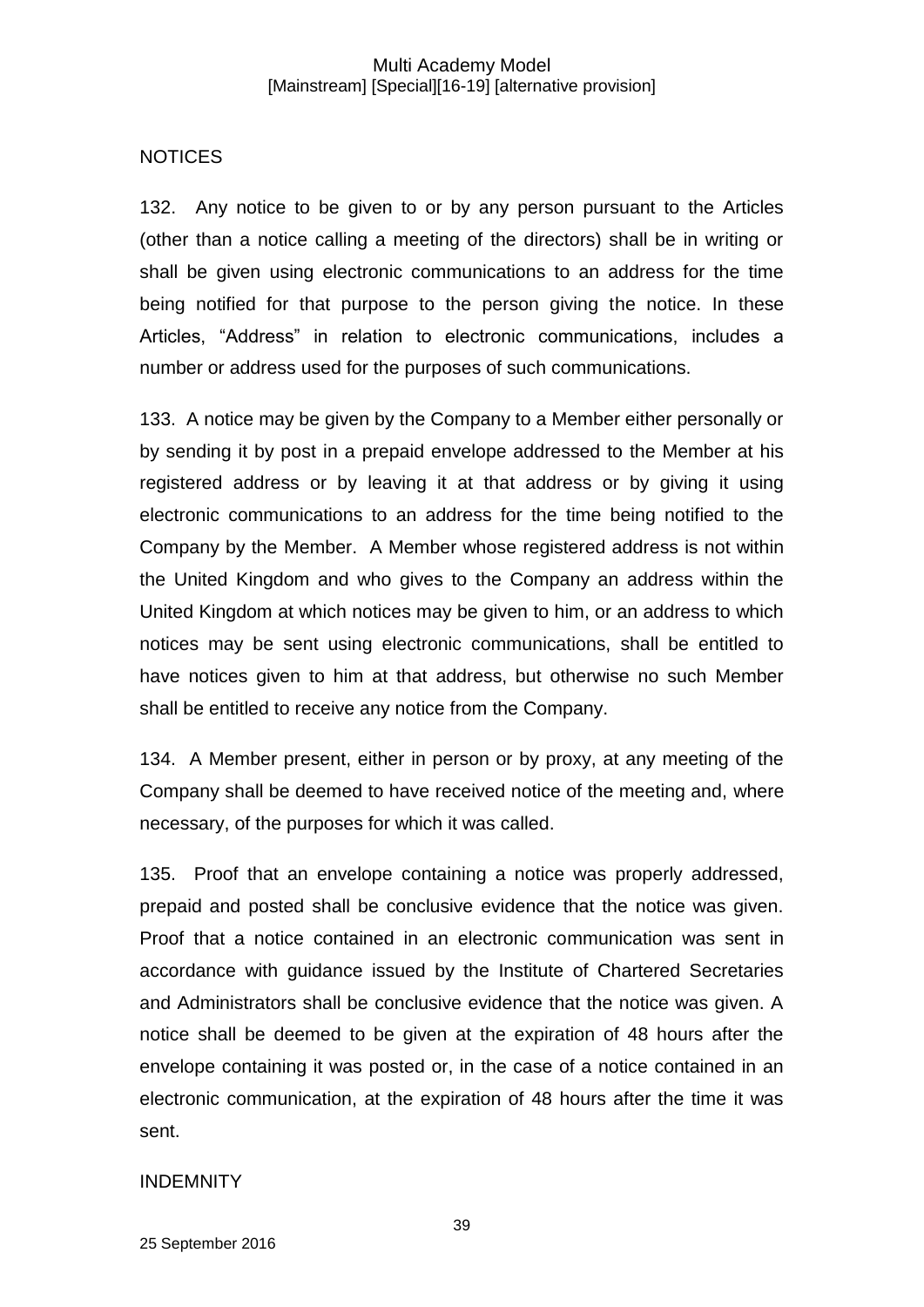136. Subject to the provisions of the Companies Act 2006 and Article 6.3 every Director or other officer or auditor of the Company shall be indemnified out of the assets of the Company against any liability incurred by him in that capacity in defending any proceedings, whether civil or criminal, in which judgment is given in favour or in which he is acquitted or in connection with any application in which relief is granted to him by the court from liability for negligence, default, breach of duty or breach of trust in relation to the affairs of the Company.

### RULES

137. The Directors may from time to time make such rules or bye laws as they may deem necessary or expedient or convenient for the proper conduct and management of the Company, and in particular but without prejudice to the generality of the foregoing, they may by such rules or bye laws regulate:

a. the setting aside of the whole or any part or parts of the Company's premises at any particular time or times or for any particular purpose or purposes;

b. the procedure at general meetings and meetings of the Directors and committees of the Directors and meetings of the Local Governing Bodies in so far as such procedure is not regulated by the Articles; and,

c. generally, all such matters as are commonly the subject matter of Company rules.

138. The Company in general meeting shall have power to alter, add or to repeal the rules or bye laws but only with the consent of the Diocesan Board of Education Provided that no rule or bye law shall be inconsistent with, or shall affect or repeal anything contained in the Articles.

AVOIDING INFLUENCED COMPANY STATUS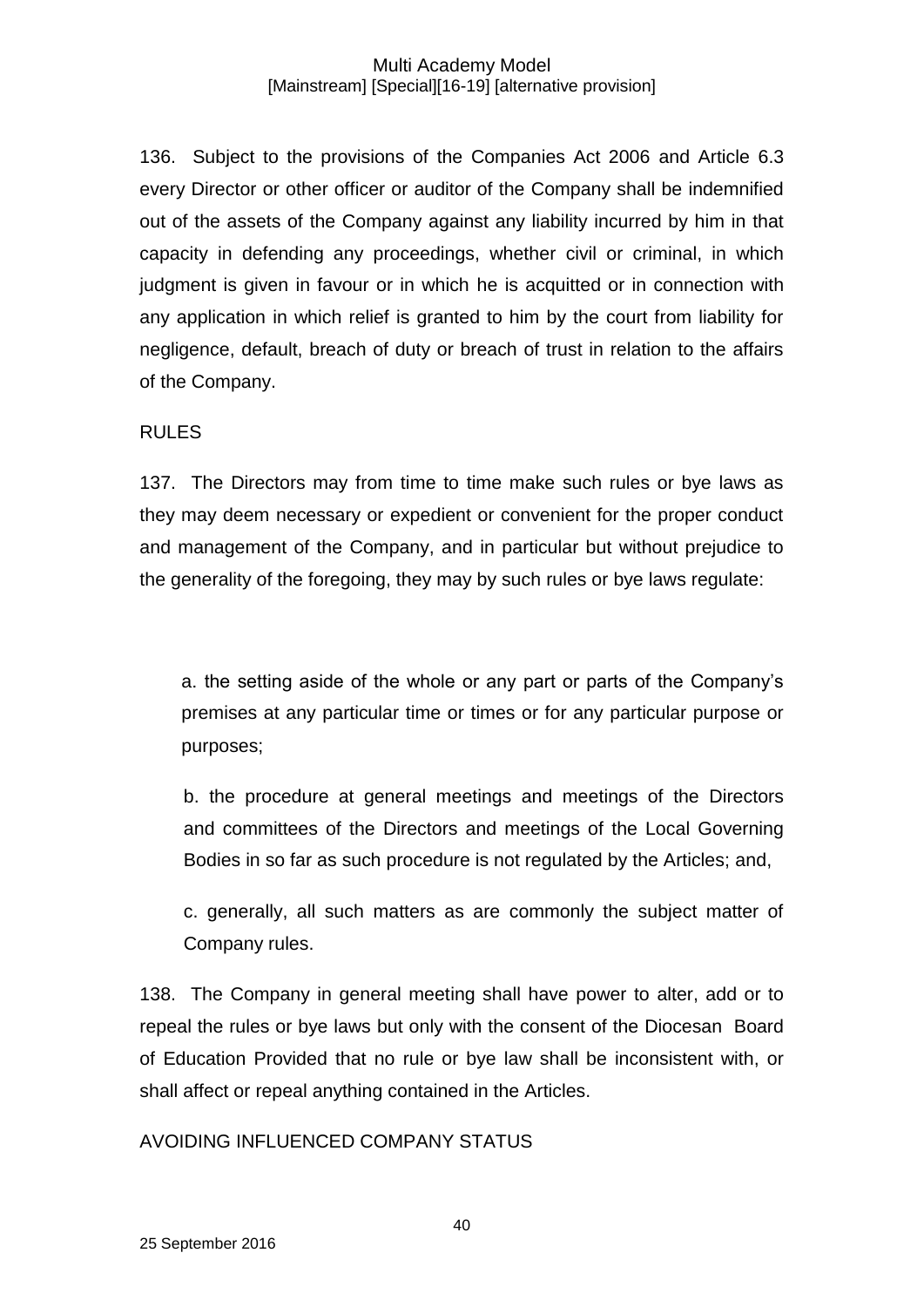139. Notwithstanding the number of Members from time to time, the maximum aggregate number of votes exercisable by Local Authority Associated Persons shall never exceed 19.9% of the total number of votes exercisable by Members in general meeting and the votes of the other Members having a right to vote at the meeting will be increased on a pro-rata basis.

140. No person who is a Local Authority Associated Person may be appointed as a Director if, once the appointment had taken effect, the number of Directors who are Local Authority Associated Persons would represent 20% or more of the total number of Directors. Upon any resolution put to the Directors, the maximum aggregate number of votes exercisable by any Directors who are Local Authority Associated Persons shall represent a maximum of 19.9% of the total number of votes cast by the Directors on such a resolution and the votes of the other Directors having a right to vote at the meeting will be increased on a pro-rata basis.

141. No person who is a Local Authority Associated Person is eligible to be appointed to the office of Director unless his appointment to such office is authorised by the local authority to which he is associated.

142. If at the time of either his becoming a Member of the Company or his first appointment to office as a Director any Member or Director was not a Local Authority Associated Person but later becomes so during his membership or tenure as a Director he shall be deemed to have immediately resigned his membership and/or resigned from his office as a Director as the case may be.

143. If at any time the number of Directors or Members who are also Local Authority Associated Persons would (but for Articles 139 to 142 inclusive) represent 20% or more of the total number of Directors or Members (as the case may be) then a sufficient number of the Directors or Members (as the case may be) who are Local Authority Associated Persons shall be deemed to have resigned as Directors or Members (as the case may be) immediately